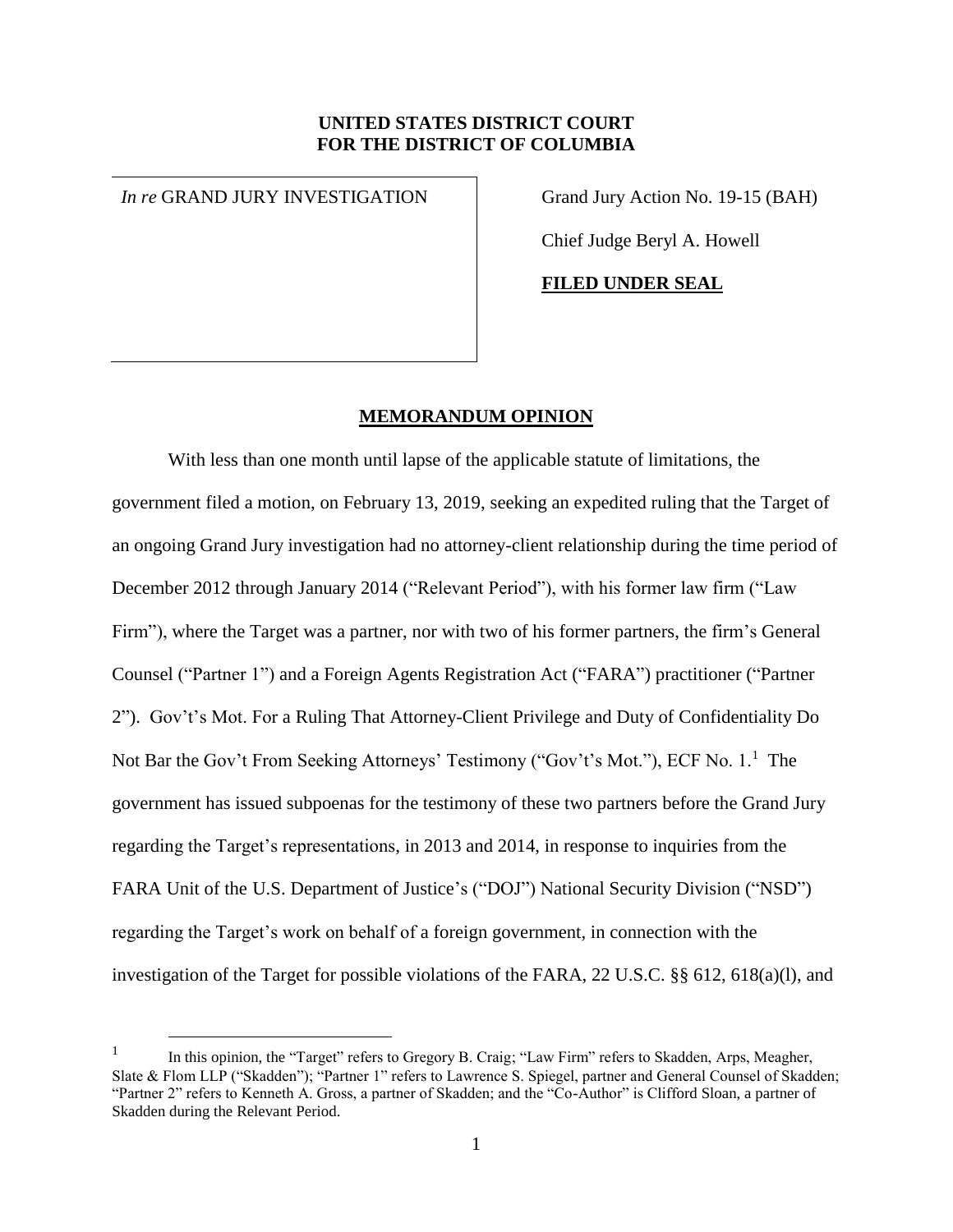618(e); false statements, 18 U.S.C. § 1001; false statements in a document furnished to the Attorney General under FARA, 22 U.S.C. § 618(a)(2); and obstruction of justice, 18 U.S.C. § 1505. $^2$  The Target raised objection to the government interviewing or compelling the testimony of the subpoenaed partners on the ground that he reasonably believed he had an attorney-client relationship with his former Law Firm and Partners 1 and 2 during the Relevant Period in connection with the FARA Unit inquiries.<sup>3</sup>

In the face of the Target's claim of a privileged relationship with the Law Firm and the Partners during the Relevant Period, the government seeks an expedited ruling that no such relationship existed that would preclude the subpoenaed partners from providing testimony. In this regard, the Law Firm and the two subpoenaed partners flatly deny that they had any attorney-client relationship with the Target at that time, but rather aver that their communications then with the Target and the FARA Unit were on behalf of only the Law Firm. *See* Resp. of Subpoena Recipients to Gov't's Mot. ("Law Firm's Resp.") at 2, ECF No. 4 ("Neither [Partner 1] nor any other [Law Firm] attorney represented [the Target] personally in 2013."); *see also*

 $\overline{a}$ 

<sup>&</sup>lt;sup>2</sup> The statute of limitations for various offenses under investigation "potentially expires on or about March 19, 2019," Gov't's Mot. at 3, with the last date the relevant grand jury sits on March 7, 2019, *id.* at n.1, but having already agreed to three waivers of the limitations period, the Target "has made clear that he will not enter into any further tolling agreements," *id*. Despite the approaching lapse of the statute of limitations period, the government has indicated that a final decision on whether to seek return of an indictment and for which charges remains under consideration. *See* Gov't's Mot. at 8 n.2 ("[T]he government is still assessing whether it can and should charge the false statement crimes under investigation."); Transcript of Motion Hearing, Feb. 27, 2019 ("Feb. 27 Hr'g Tr.") at 5:23-24, ECF No. 34 (averring that "we [the government] are trying to evaluate the evidence and whether, in fact, to charge [the Target]").

<sup>3</sup> During consideration of the government's motion, the Target moved to compel "the [DOJ to] produce to counsel for [the Target] all communications (including documents reflecting communications, including notes, emails or memoranda) between [the Law Firm] or its counsel, on the one hand, and any representatives of the government on the other, in connection with the negotiation, preparation, and/or execution of the settlement agreement between [the Law Firm] and the National Security Division dated January 15, 2019 [], to the extent those communications refer or relate to [the Target]." Proposed Order Granting [the Target's] Motion to Compel, ECF No. 6-3. The Target averred that this was necessary to determine whether, *inter alia*, "[the Law Firm's] motivation for turning on its former client was solely to achieve leniency for itself," and "whether [the Law Firm] took any steps to try to protect the interests of its former client." Motion to Compel at 2, ECF No. 6. At the Feb. 25, 2019 hearing, however, the Target orally moved to withdraw this motion, without prejudice, which motion was granted. *See* Minute Order (Feb. 25, 2019).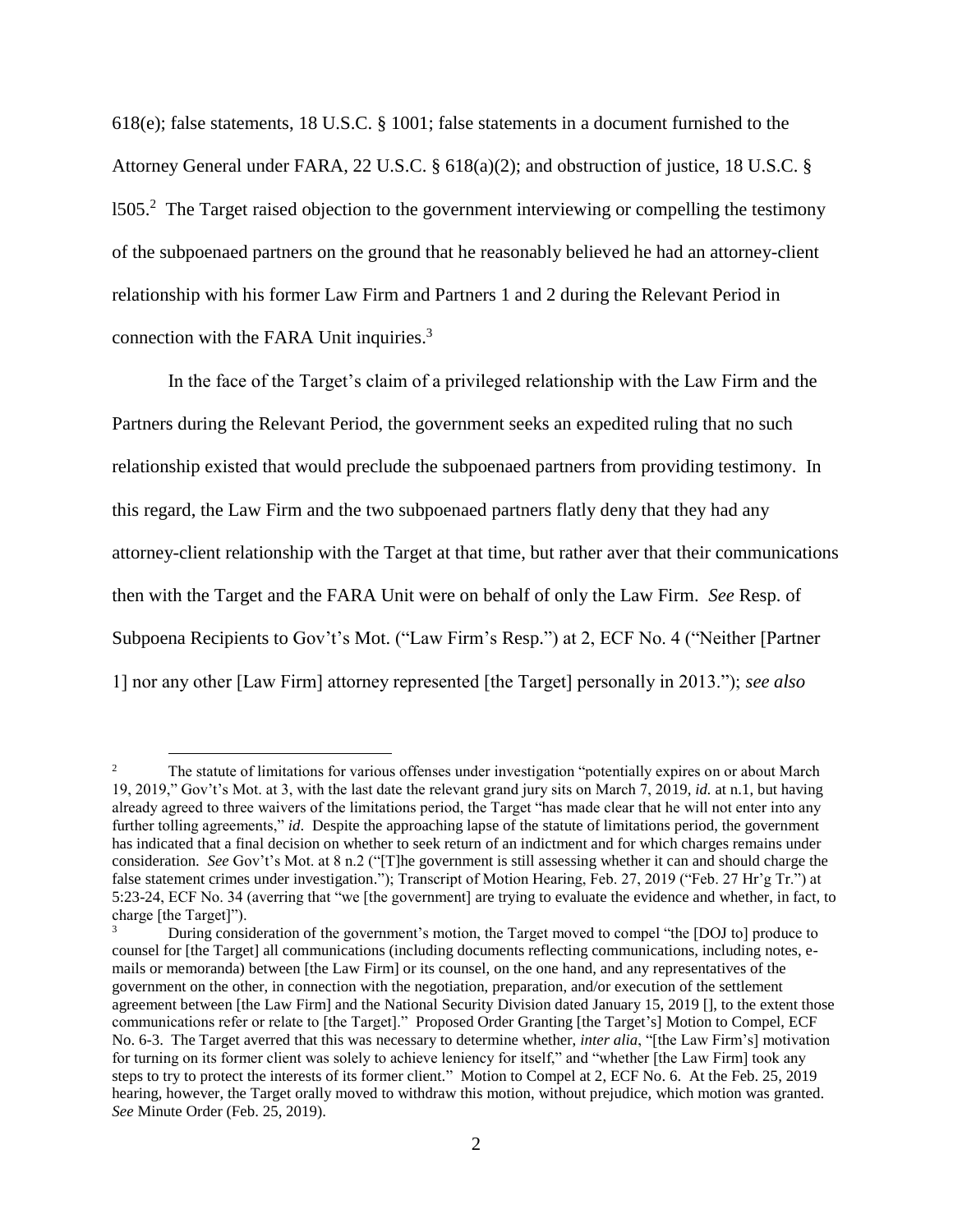Supp. Resp. of Law Firm and Subpoena Recipients Concerning the Gov't's Mot. ("Law Firm's Supp. Resp."), Attach. A, Decl. of Julie A. Turner ("Turner Decl.") ¶ 9, ECF No. 17 (stating that the Office of General Counsel of [the Law Firm] represented [the Target] "[b]eginning in October 2017 until no later than March 5, 2018").

The government's explanation for the "fire drill" pace to resolve this motion before lapse of the limitations period is two-fold. *See* Gov't's Mot. at 4 (noting that "[t]ime is of the essence"). First, the investigation of the Target for potential FARA and related federal offenses was only recently transferred, in late December 2018 or early January 2019, to the U.S. Attorney's Office for the District of Columbia, following review by several other federal prosecuting authorities, including DOJ's NSD, the Office of Special Counsel Robert S. Mueller, Jr. ("SCO"), and the U.S. Attorney's Office for the Southern District of New York ("USAO-SDNY"). Tr. of Mot. Hr'g, Feb. 25, 2019 ("Feb. 25 Hr'g Tr.") at 42:4–43:6, ECF No. 33. Second, the Target only recently raised, on January 17, 2019, for the first time this "eleventh hour claim," Gov't's Mot. at 15, that he had an attorney-client relationship during 2013 with the Law Firm and the two partners subpoenaed to testify before the Grand Jury, and, until resolved, this claim has impeded the government's review and presentation of evidence to the Grand Jury, to avoid inducing the partners violation of the "attorney-client privilege or their professional duty of confidentiality," *id*. at 1.

While the government's request for a ruling on whether a privileged relationship existed in the Relevant Period between the Target and his former Law Firm and the subpoenaed partners appears straightforward, even if no privileged relationship then existed, the contours of the testimony to be elicited from the partners is somewhat more complicated due to the undisputed attorney-client relationship subsequently entered into by the Target with the Law Firm and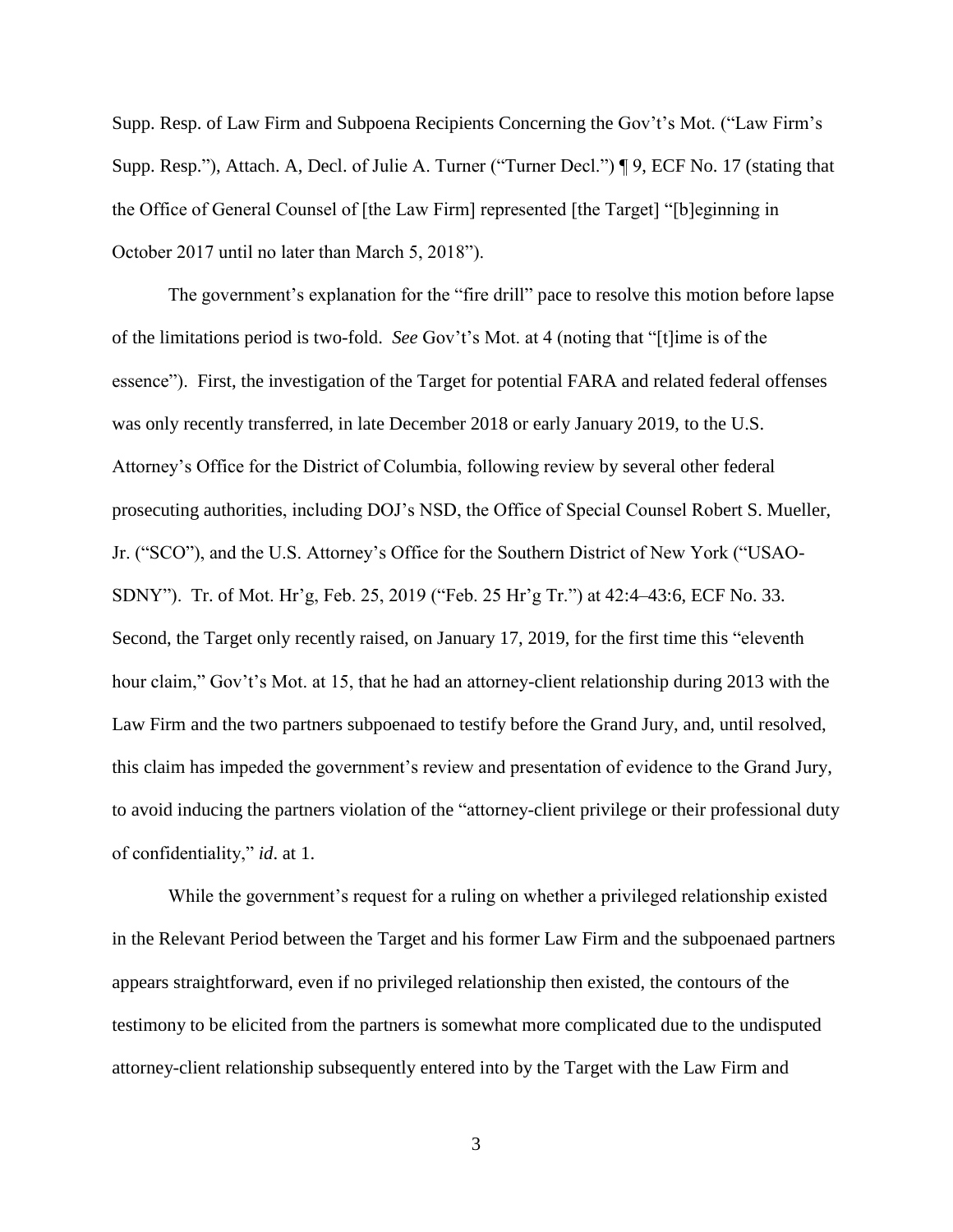Partner 1. This acknowledged privileged relationship lasted from at least October 2017 to March 5, 2018, when the Target executed, after consultation with his current counsel, a letter terminating the Law Firm's personal representation of him. *See* Gov't's Mot., Attach. 1, Letter from Partner 1 to the Target (Mar. 5, 2018) ("Termination of Representation Letter"), ECF No. 1. Due to the Law Firm and Partner 1's continuing duty of confidentiality owed to the Target, even after termination of their privileged relationship, "to preserve the client's confidences and secrets," D.C. RULES OF PROF'L CONDUCT r. 1.6(g), the government indicates that any testimony elicited from the two partners would be limited to what they recall from the Relevant Period, with an instruction given to them not to share any additional information gained thereafter. Tr. of Mot. Hr'g, Feb. 27, 2019 ("Feb. 27 Hr'g Tr.") at 10:10-15, ECF No. 34 (government summarizing "the warning that the government is contemplating to [Partner 1 and 2], cautioning them to reflect about whether the source of information that they have could be an attorney-client privileged communication from [the Target] in 2017 to 2018 and, if so, not to answer the question protects [the Target]."); *id.* at 38:17-20 (government assuring that if Partners 1 and 2 are unable "to separate in their minds the 2017 and 2018 privileged information from everything else . . . we don't want them to answer the questions"); Jt. Status Report on Government's Pending Mot. for Ruling About [Target]'s Assertion of Attorney-Client Privilege ("JSR"), Ex. B at 1 (Gov't's Outline for Partner 1) and Ex. C at 1 (Gov't's Outline for Partner 2), ECF Nos. 22-2,  $22 - 3.4$ 

Given the limitation that the government agrees would be used in any questions posed to the subpoenaed partners, and upon consideration of the expedited briefing and arguments heard

 $\overline{a}$ 

The subpoena recipients' counsel provided assurances that "[the subpoena recipients] are fully capable of [] either saying [they] can segregate out what [they are] recalling from that point of time and none other, [] or [they] can't segregate and, therefore, [they cannot] answer your question." Feb. 27 Hr'g Tr. at 28:24-29:3.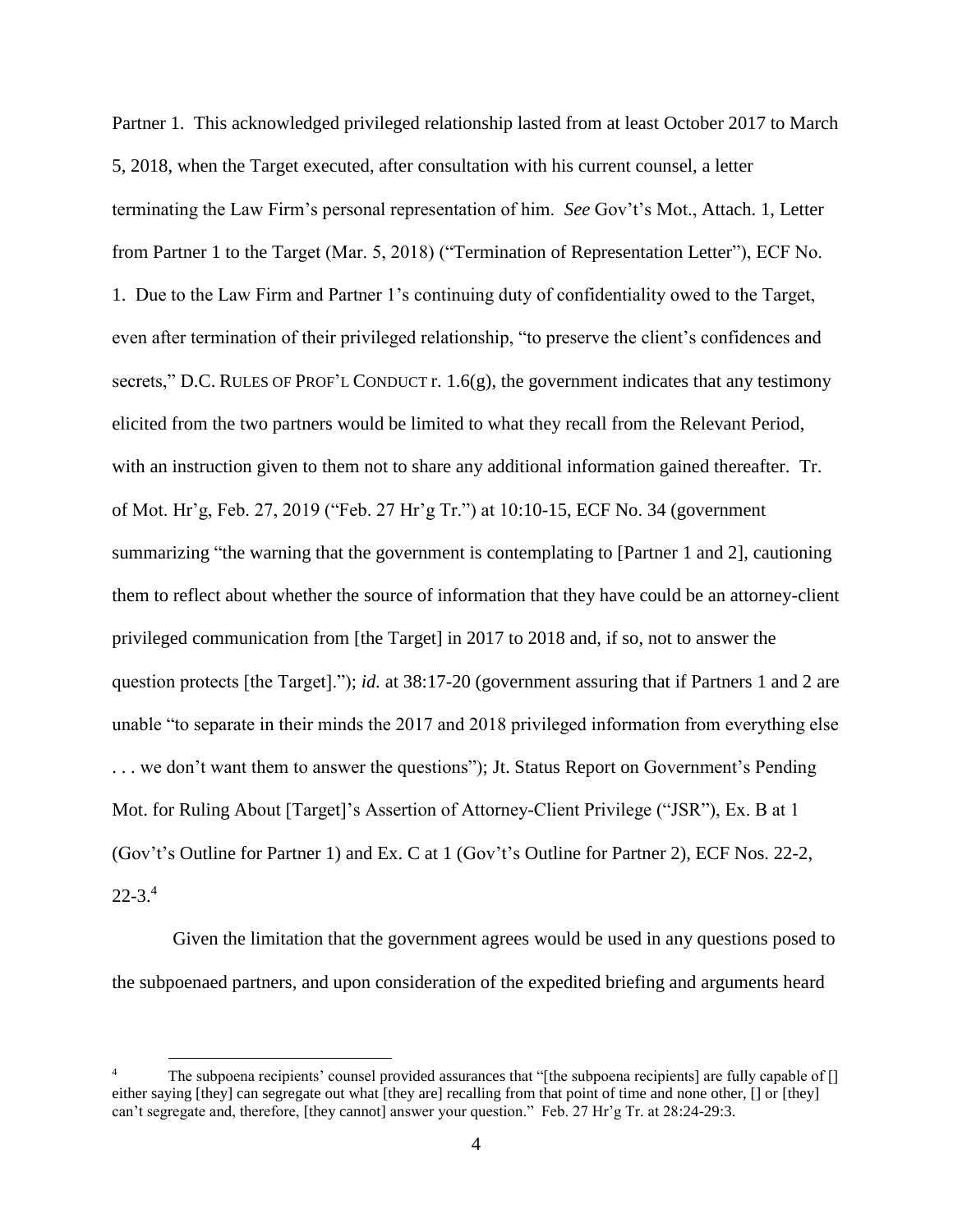at two hearings, at which the government, and counsel for the Target, the Law Firm and the firm's two subpoenaed partners participated, the Court issued an oral ruling on February 27, 2018, granting the government's motion in part, in so far as the government's motion seeks a finding that the Target did not have an attorney-client relationship with the subpoenaed partners during the Relevant Period in connection with inquiries from the FARA Unit. *See* Minute Order (Feb. 27, 2019).<sup>5</sup> The reasons for this finding are detailed below.

### **I. BACKGROUND**

 $\overline{a}$ 

The events and communications underlying the Target's claimed privileged relationship with the Law Firm and subpoenaed partners are described in some detail.<sup>6</sup>

## **A. The Report: April – December 2012**

In early April 2012, the Law Firm was retained by a foreign government to prepare a report about whether the process used in a specific instance comported with American principles of due process ("the Report"). Decl. of [the Target] ("Target's Decl.") ¶ 5, ECF No. 16.<sup>7</sup> This report was completed in September 2012 and released by an agency of the foreign government in December 2012, *id*. ¶ 6. From the outset of this engagement, attorneys at the Law Firm

<sup>&</sup>lt;sup>5</sup> The government's motion made multiple requests, with only the request for a ruling on the existence of an attorney-client relationship in the Relevant Period resolved, as the government's ultimate request. Feb. 27 Hr'g Tr. at 38:24-25 (requesting only ruling on existence of attorney-client relationship in Relevant Period); *see, e.g.,* Gov't's Mot. at 3 (requesting alternative finding that "any attorney-client privilege and duty of confidentiality have been vitiated or waived"); *id*. at 13 (requesting "ruling on whether the government can accept and review these additional documents" from Relevant Period previously withheld by Law Firm on basis of firm's privilege); *id*. at 26 (requesting "a determination that it may use the documents previously produced to it in connection with this investigation, because [Target] has waived any privilege that might have pertained to them, and because the crimefraud exception likewise applies").

<sup>6</sup> The Target submitted both an *ex parte*, unredacted declaration, ECF No. 16, and a redacted declaration, ECF No. 38, with only the redacted version made available to the government, the Law Firm, and the subpoena recipients. Without addressing the merits or need for the Target's redactions, the redactions are respected in this Memorandum Opinion, which generally does not reveal information included in the redacted portions of the Target's declaration.

<sup>7</sup> Specifically, the Law Firm was retained by the Government of Ukraine to prepare a report "on the due process issues implicated by the 2011 trial of the former prime minister of Ukraine, Yulia Tymoshenko." Target's Decl. ¶ 5.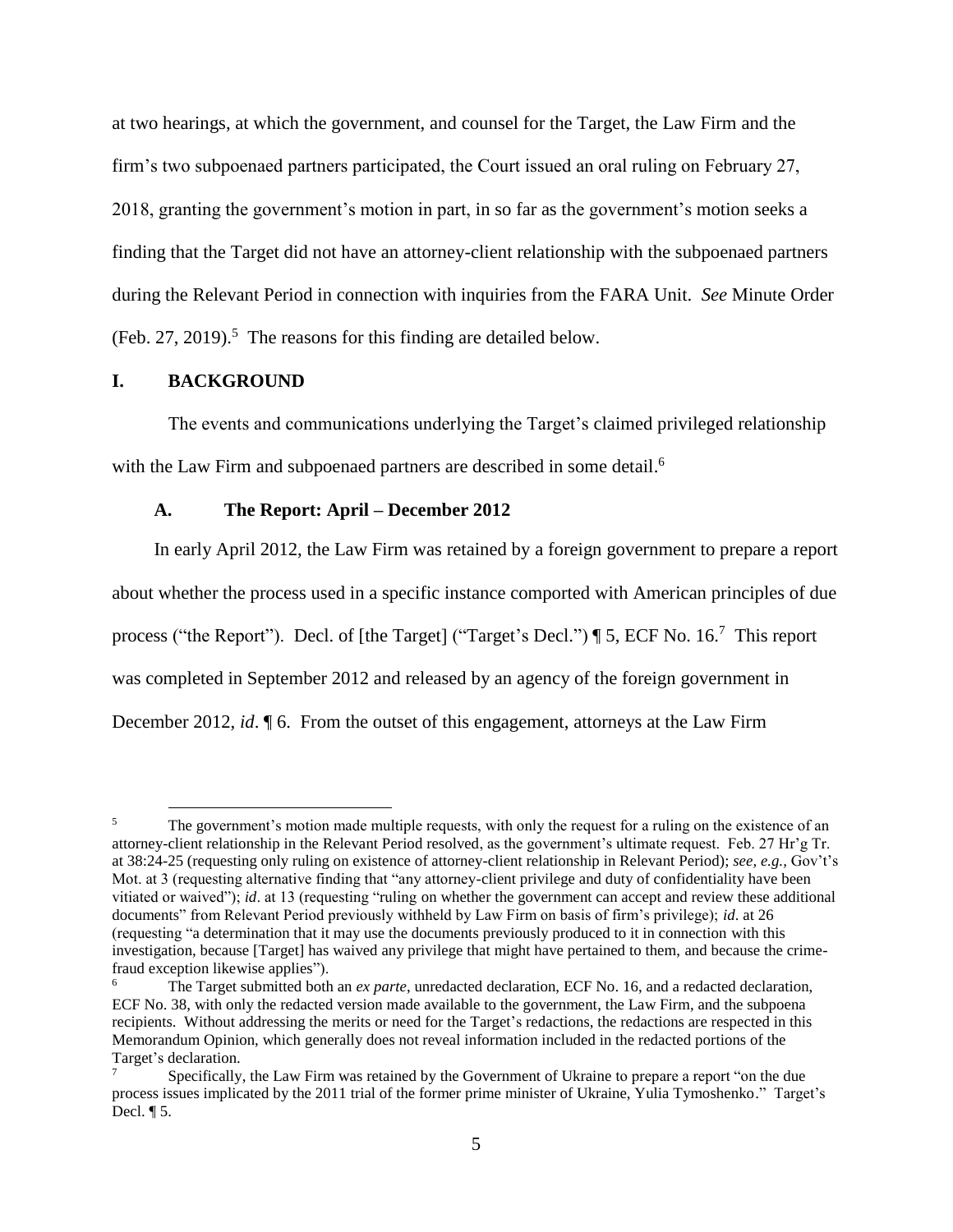considered whether this work would require FARA registration. For example, in an email to the Target and Co-Author, dated April 17, 2012, an associate of the Law Firm relayed Partner 2's view that:

[O]ur work writing a report evaluating the Ukrainian proceedings would not trigger FARA obligations. However, if we were to perform public relations work aimed at the US, if our London lawyers were to do so, or if we were to subcontract with a PR firm to do so, then we would be obligated to register under FARA. (If the Ukrainian Government were to hire the PR firm directly, then FARA would not come into play for us.)

Target's Decl., Ex. 31, Email from a Law Firm Associate to Target and Co-Author (Apr. 17,

2012, 12:26 PM) at 1, ECF No. 16-30. In a reply email the same day to the associate and the

Target, the Co-Author agreed that the Law Firm should not provide, or hire outside consultants

to provide, public relations services on behalf of the foreign government:

Thanks very much, [associate]. [Target 1] -- I think our engagement should not include PR advice. … someone else can hire the PR team and manage that. I say this for two reasons. First, it will create a FARA problem. Second, I actually think it's much better for our representation to be "rule of law" advisers, not "rule of law"-and-PR advisers. Including a PR component as part of our representation has the potential to undermine our work. We're in this representation as lawyers, not spin doctors, and I think it's important we be able to say that. In any event, the FARA issue looks insurmountable. (And, of course we can provide information and answer questions for the PR firm, at the client's direction. *[sic]*

*Id.*, Email from Co-Author to an Associate and Target (Apr. 17, 2012, 12:30 PM). The Target agreed with the Co-Author, stating in an email the same day, "Good advice." *Id.*, Email from Target to Co-Author (Apr. 17, 2012 6:32 PM). As these email communications show, by April 2012, the Law Firm's attorneys had concluded that FARA registration would not be required "[i]f the [foreign] Government were to hire the PR firm directly" but that the Law Firm could nonetheless "provide information and answer questions for the PR firm, at the client's direction."

After completion of the Report, the Target and Co-Author communicated directly with the public relations ("PR") firm hired by the foreign government. The Target became concerned that the foreign government "planned to use [the PR firm] to 'spin' the Report in ways that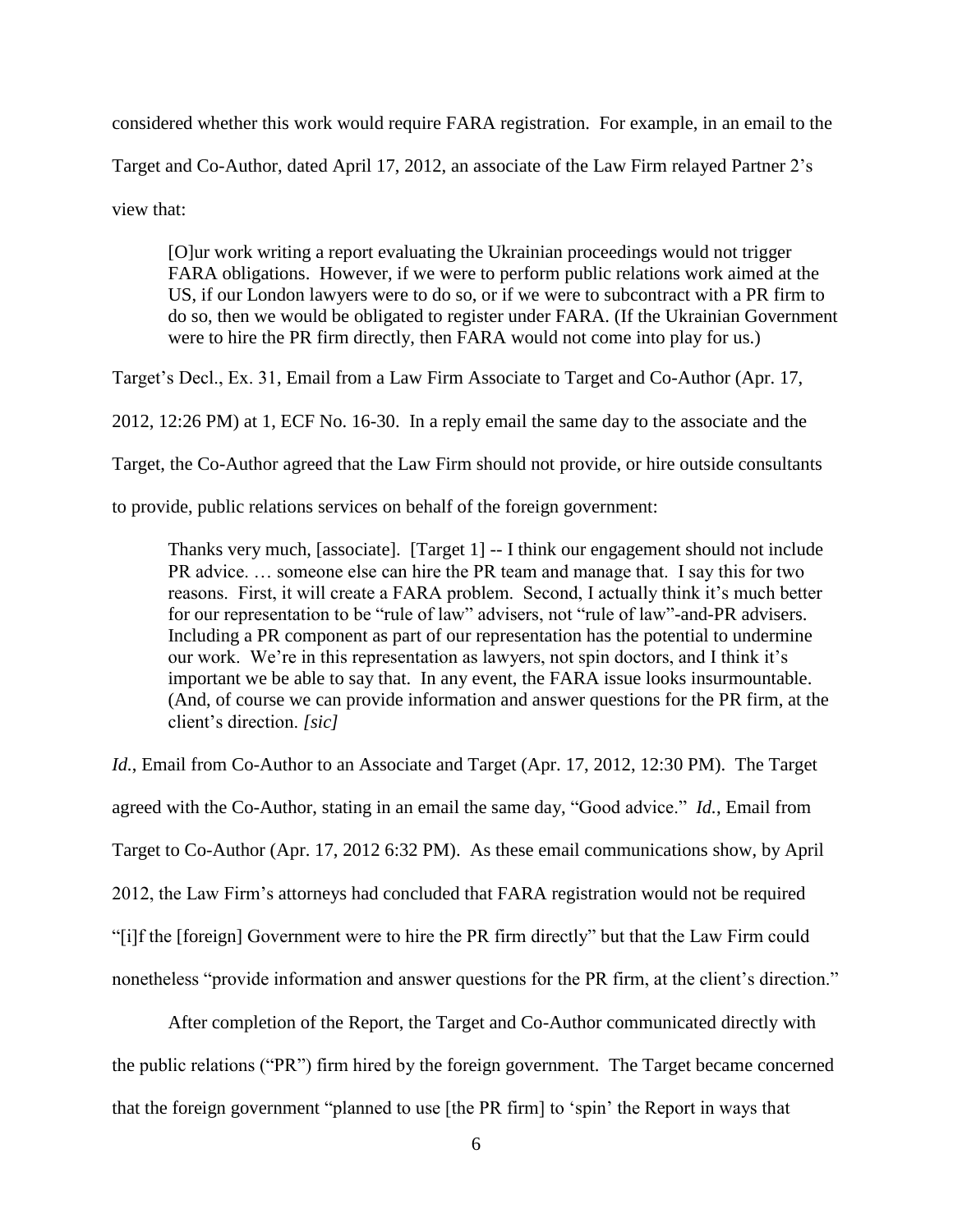would not accurately characterize its essential conclusions, and [he] wanted to prevent that from occurring." Target's Decl. ¶ 13. For example, in an email dated September 25, 2012, the Target told the PR firm that:

There is a lot of stuff in here that is just wrong. I understand your desire to spin this report in a way that supports Ukraine's view of this trial, but much of what you say is not accurate. Actually if I read this or heard this I would think that [the Law Firm] had been bought and paid for, and that this report was indeed a total whitewash. As just one example, it is not accurate to say that Tymoshenko produced no evidence to support her defense. That is flatly wrong and if you think this report says that, we have real problems. I am on a plane now and cannot talk. I will call you this afternoon. Meanwhile I am sending this to [the Co-Author] to look at as well.

Target's Decl., Ex. 22, Email from Target to PR firm (Sept. 25, 2012, 12:35 PM) at 1, ECF No.

16-21.

Closer to the time that the Report was to be publicly released by an agency of the foreign government, the Target corresponded, on December 11, 2012, with a *New York Times* journalist before the Report was published, emailing and hand-delivering a hard pre-publication copy of the Report to the journalist. Target's Decl., Ex. 24, Email from the Target to a *New York Times* Journalist (Dec. 11, 2012, 11:16 AM) at 1, ECF No. 16-23; Target's Decl., Ex. 25, Email from the Target to a *New York Times* Journalist (Dec. 11, 2012, 6:58 PM) at 1, ECF No. 16-24; Target's Decl., Ex. 26, Email from the Target to a *New York Times* Journalist (Dec. 11, 2012, 5:46 PM) at 1, ECF No. 16-25. The Target "wanted to make sure, . . . that if the [New York] Times decided to write an article about the Report that it would do so based on an interview with [him]." Target's Decl. ¶ 13.

On December 12, 2012, the *New York Times* published an article about the Report, which, according to the *Times*, "concluded that important legal rights of the jailed former prime minister, Yulia V. Tymoshenko, were violated during her trial last year on charges of abusing her official power, and that she was wrongly imprisoned even before her conviction and sentencing."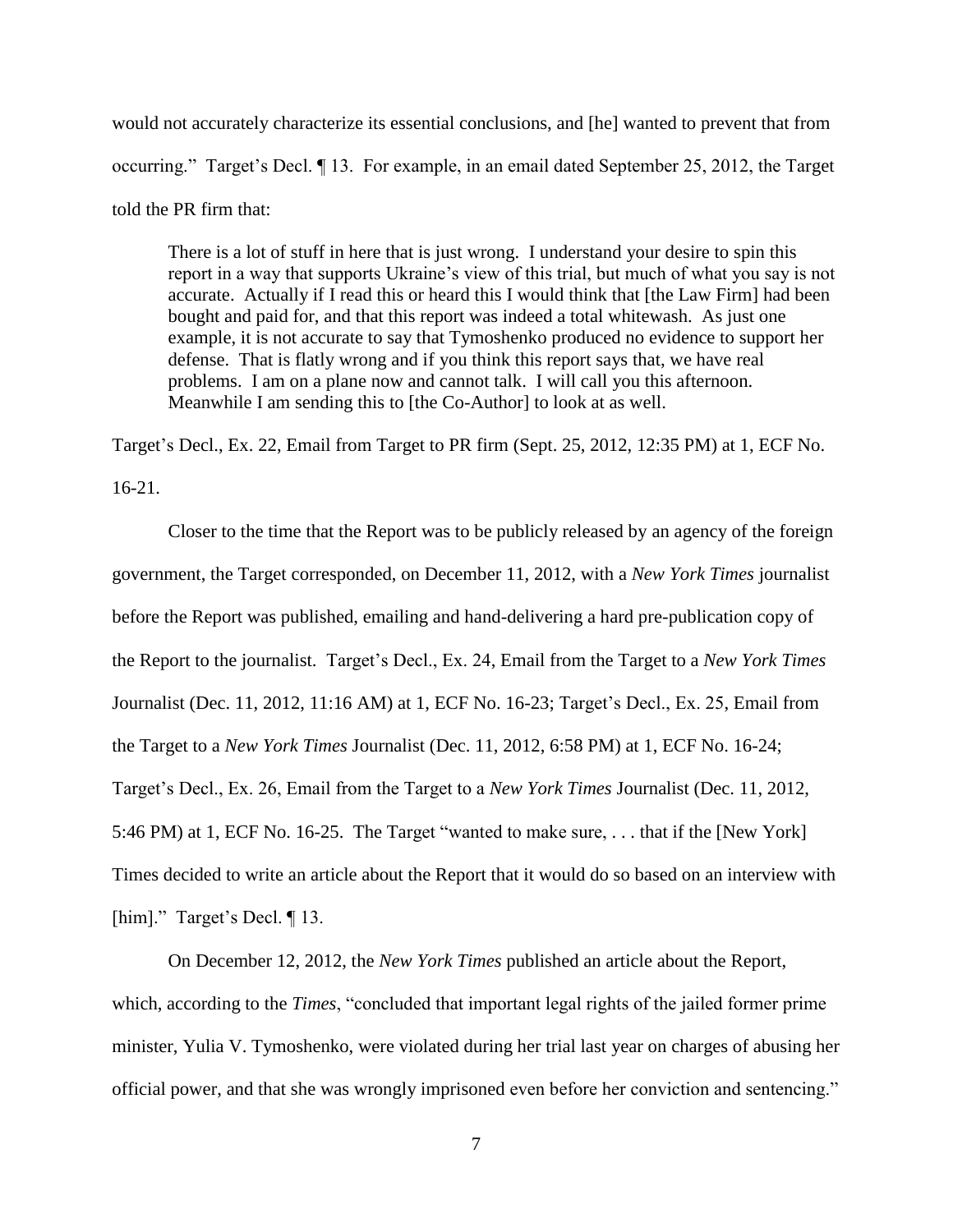Target's Decl., Ex. 30, David M. Herszenhorn and David E. Sanger, *Failings Found in Trial of Ukrainian Ex-Premier*, N.Y. TIMES (Dec. 12, 2012) at 1, ECF No. 16-29. The Report was made public the next day, on December 13, 2012, on the foreign government's website. *See* Target's Decl., Ex. 34, Press Release, Ministry of Justice, Ukraine, Leading International Law Firm Skadden, Arps, Slate, Meagher & Flom LLP Did Not Find Evidence of Political Motivation in Judgement of Tymoshenko (Dec. 13, 2012), ECF No. 16-33 (indicating that the report was "published today on the Ministry's website without amendment"). The *Los Angeles Times* and the *National Law Journal* published articles about the Report on December 13, 2012. *See*  Target's Decl., Ex. 1, Letter from Heather H. Hunt, FARA Unit, to the Law Firm's Managing Director (Dec. 18, 2012), ECF No. 16-1 ("1<sup>st</sup> FARA Letter"); Target's Decl., Ex. 36, Letter from the Target, to Heather H. Hunt, FARA Unit (Oct. 10, 2013) at 2 n.2, ECF No. 16-35. The Target spoke with journalists from these publications as well, to "correct mischaracterizations." *Id.* at 1. The *National Law Journal* then "issued a correction to an earlier article based on [the Target's] interview with their reporter." Target's Decl. ¶ 19.

The Target has averred that, in speaking to these media outlets, the "purpose was to defend the integrity of the Report and the law firm, and to counter the impression, generated by the [the foreign government agency]'s misstatements, . . . [and] to make necessary clarifications and corrections." Target's Decl. ¶ 15.

#### **B. FARA Unit Inquiries: December 2012 – January 2014**

During the Relevant Period, the FARA Unit sent four separate letters to the Law Firm. "At issue" in the government's motion "are communications and representations that [the Target], then a partner at the law firm [], made regarding his work for Ukraine while responding to the FARA Unit inquiries throughout 2013, including at an in-person meeting with the FARA Unit on October 9, 2013." Gov't's Mot. at 2. The Target relies heavily on these same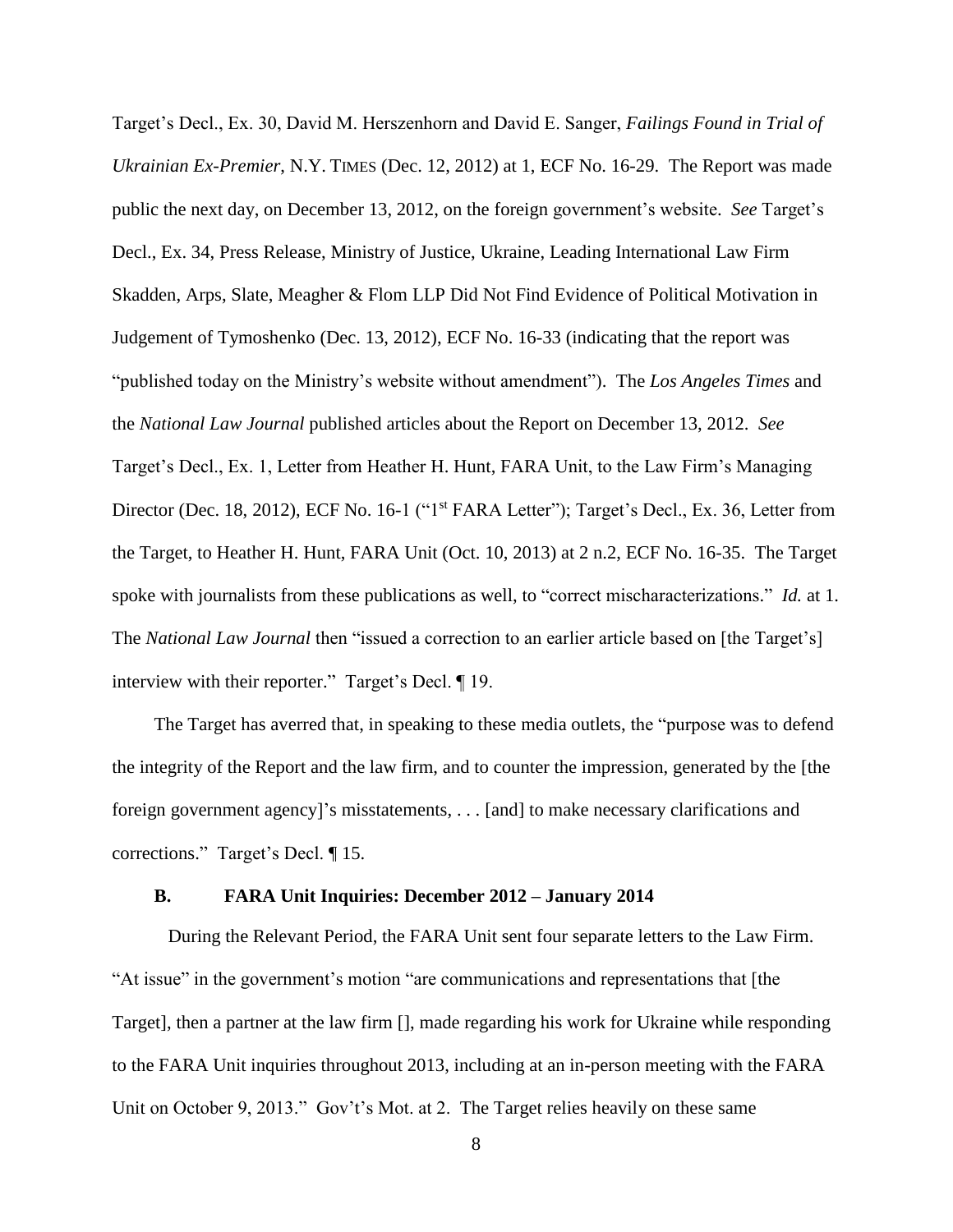communications within the Law Firm for his assertion that, while the Law Firm's subpoenaed partners were certainly representing the Law Firm during this period, he, too, was being personally represented by them.

## **1. First FARA Letter**

Five days after publication of the Report and related press coverage, on December 18, 2012, the FARA Unit sent a letter addressed to the Law Firm's managing director requesting four broad categories of information about the Law Firm and its activities in preparing the Report. Specifically, the letter requested:

(1) a complete statement of the ownership and control of the firm, (2) a description of the nature of the firm's regular business and/or activity, (3) a description of the activities the firm has engaged in or the services it has rendered to the Ministry of Justice of the Government of Ukraine or any other foreign entity and (4) a copy of the existing or proposed written agreement, if any, or a full description of the terms and conditions of each existing or proposed oral agreement, if any, the firm may have with the Ministry of Justice of the Government of Ukraine or any other foreign entity.

1<sup>st</sup> FARA Letter. The letter was forwarded from the Law Firm's managing director, a nonlawyer, to Partner 1, as the firm's General Counsel, and then from Partner 1 to the Target, who "was the principal author of" the Report, and to the Target's co-author of the Report (the "Co-Author"). *See* Target's Decl. ¶ 7; Target's Decl., Ex. 2, Email from Partner 1 to Target and Co-Author (Dec. 22, 2012, 2:22 AM), ECF No. 16-2. In his email, Partner 1 told the Target that he was "not familiar with the obligations under FARA, but available to discuss and review [the] response, as appropriate." *Id*.

In a subsequent email to Partner 1 on January 4, 2013, the Target and the Co-Author sent their draft response to the third and fourth categories of requested information in FARA's first letter, *see* Target's Decl. ¶¶ 7-8; Target's Decl., Ex. 3, Email from Target to Partner 1 and Co-Author (Jan. 4, 2013, 6:03 PM), ECF No. 16-3, and Partner 1 replied the next day, January 5,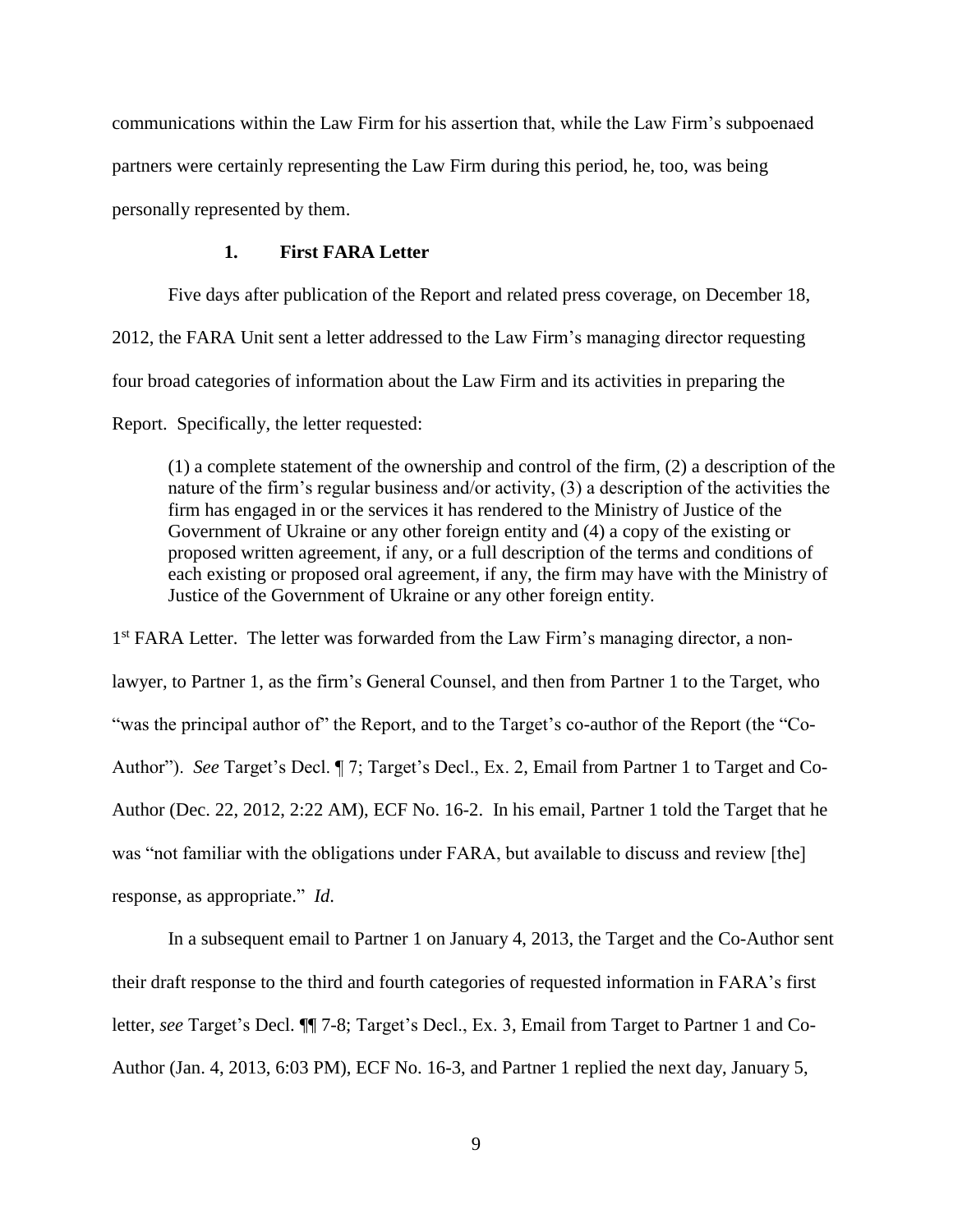2013, that he has "people gathering the information for questions 1 and 2, and they will circulate a draft response shortly," Target's Decl., Ex. 3, Email from Partner 1 to Target and Co-Author (Jan. 5, 2013, 12:32 AM), ECF No. 16-3. Eleven days later, on January 15, 2013, Partner 1 forwarded the Target and the Co-Author "a complete draft answer," Target's Decl. ¶ 8, "for [their] review," Target's Decl., Ex. 4, Email from Partner 1 to Target and Co-Author (Jan. 15, 2013, 9:39 PM), ECF No. 16-4. Then, "[o]ver the next several days, [Partner 1, the Target, and the Co-Author] continued to revise the draft response." Target's Decl. ¶ 8. In sum, this response sought to explain that "from the very beginning, [the Law Firm's] work was conditioned on the understanding with the client that the Firm would not provide any services that would be covered by the Foreign Agent Registration Act ("FARA") or would require registration under FARA." Target's Decl., Ex. 7, Letter from Target, to Heather H. Hunt, FARA Unit (Feb. 6, 2013) ("1<sup>st</sup> Law Firm Letter") at 2, ECF No. 16-7. The letter was sent to the FARA Unit, signed by the Target, *id.* at 3, because another partner at the Law Firm suggested that the signatory to the letter should be from the Target, rather than Partner 1, as General Counsel of the firm, to seem "less defensive," Target's Decl. ¶ 8; Target's Decl., Ex. 6, Email from Co-Author to Target (Feb. 5, 2013, 10:23 PM), ECF No. 16-6.

## **2. Second FARA Letter**

On April 9, 2013, the FARA Unit sent a second letter, this time addressed to the Target, requesting additional information responsive to seven specific questions, namely:

(1) To whom, if anyone, did your firm release or distribute the report and when? (2) When was the report released to the Ukrainian Ministry of Justice? (3) Did your firm give the report to the Los Angeles Times? (4) Did your firm know that [a law firm] or [a lobbying firm] would be agents of [a foreign individual] in advocating in the United States for the Ukraine? (4) *[sic]* Because your firm was aware of the requirements of FARA and mentioned that it would not engage in any political activity in connection with the Tymoshenko case, what safeguards or agreements, if any, did your firm have with the Ukrainian Ministry of Justice about limiting the use of this report in the United States?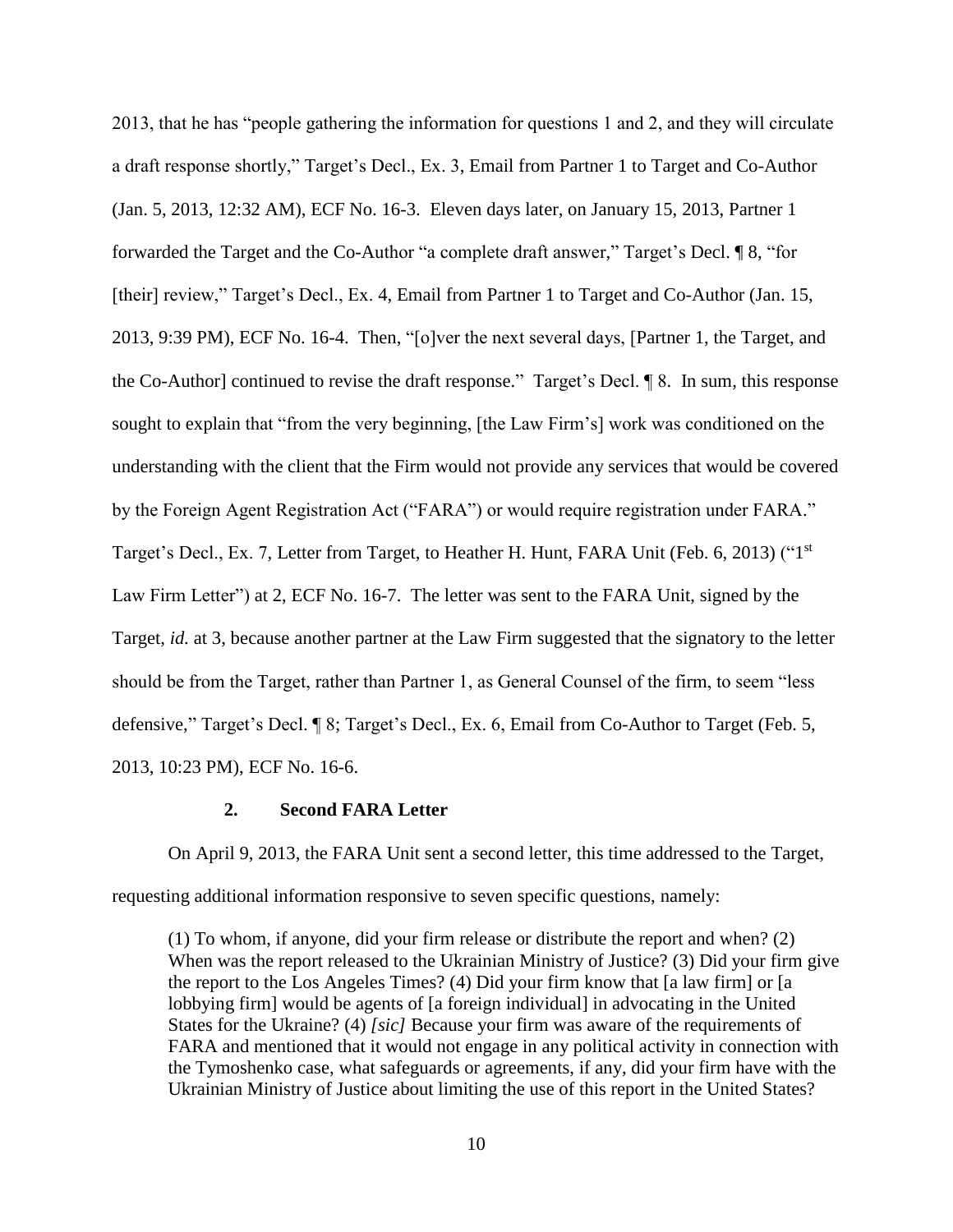(5) What was your firm's understanding of what would happen to the report when it was released to the Ukrainian Ministry of Justice? (6) Did you or anyone in your firm have any media interviews or comments to the media, public, or government officials about the report and the findings of your firm?

Target's Decl., Ex. 8, Letter from Heather H. Hunt, FARA Unit, to Target (Apr. 9, 2012) ("2nd FARA Letter") at 2, ECF No. 16-8. Over the course of April and May 2013, the Target and the Co-Author formulated their response to the 2<sup>nd</sup> FARA letter, without any apparent input from Partner 1. *See, e.g.*, Target's Decl., Ex. 9, Email from Target to Co-Author (Apr. 29, 2013, 11:12 PM), ECF No. 16-9 ("I will bring down a copy of the letter from DOJ. This is a draft response."); Target's Decl., Ex. 10, Email from Target to Co-Author (May 1, 2013, 6:57 PM), ECF No. 16-10 ("[Subject]: Next draft – with some embellishments."); Target's Decl., Ex. 12, Email from Target to Co-Author (May 15, 2013, 6:19 PM), ECF No. 16-12 ("I have added stuff. And included a reference at the end of the new agreement(s). This is for your information and editing pleasure[.]"). Shortly before the Target was going to send his response to the FARA Unit, the Co-Author suggested, on May 28, 2013, that the Target "send it to [Partner 1] before sending (and tell him that you want to get it out right away)." Target's Resp. to the Gov't's Mot., Ex. 14, Email from Co-Author to Target (May 28, 2013, 4:02 PM), ECF No. 7-14. The Target then caused the draft response to the FARA Unit's 2<sup>nd</sup> letter to be forwarded to Partner 1, who then requested to see the FARA Unit's 2<sup>nd</sup> letter. *See Law Firm's Resp., Ex. 7, Email from* Partner 1 to Law Firm Employee (May 28, 2013, 8:23 PM) ("Partner 1's May 28, 2013 Email Requesting  $2<sup>nd</sup> FARA Letter'$  at 1, ECF No. 4 ("Can you ask [the Target] to send me the underlying letter that he is responding to. I do not believe that I ever received a copy.").

Partner 1 and another partner subsequently suggested the addition of a single line to the draft response—what the Target described as "minor changes." Target's Decl., Ex. 14, Email from Target to Law Firm Employee and Co-Author (May 31, 2013, 2:57 PM), ECF No. 16-13.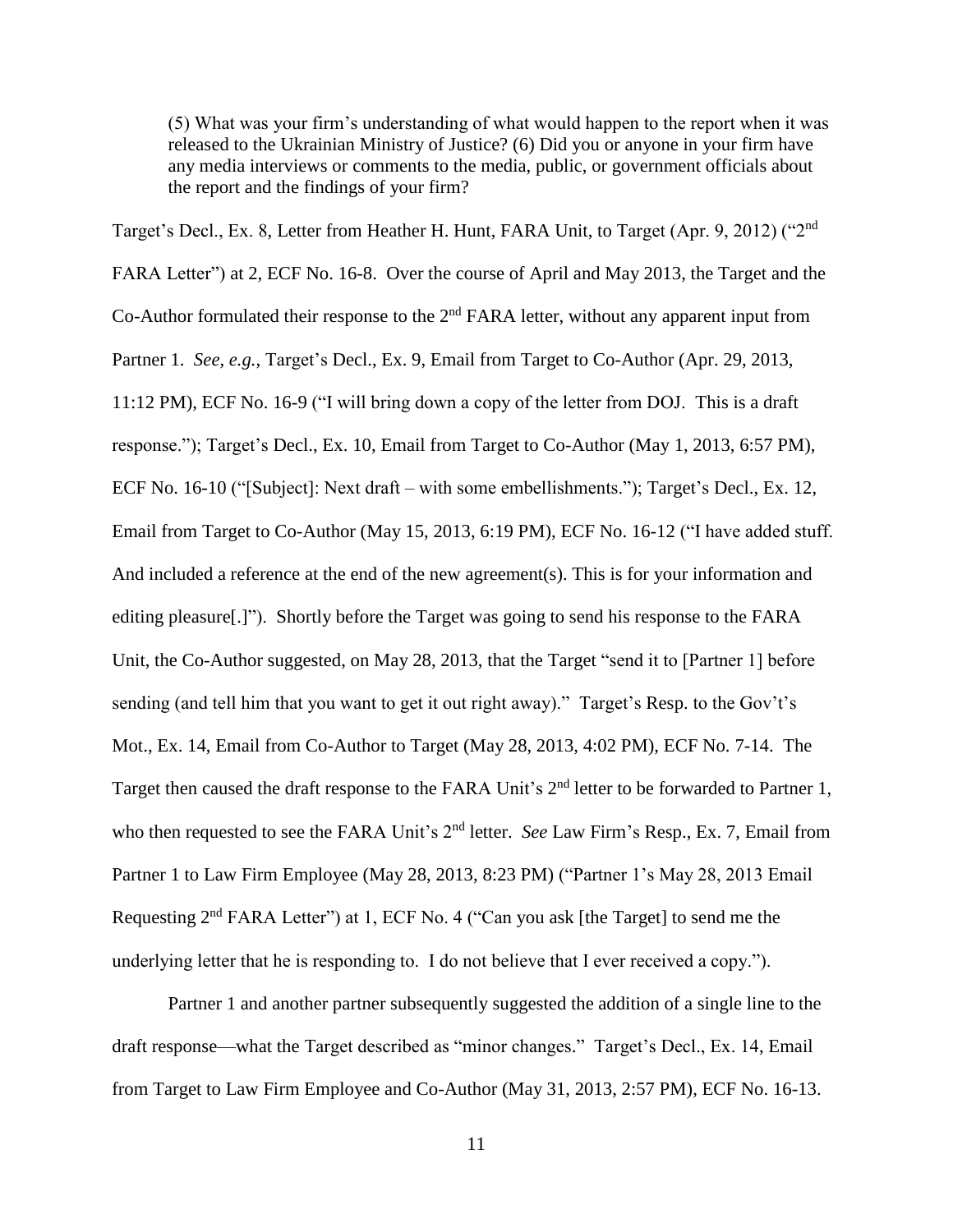The response was then sent to the FARA Unit on June 3, 2013. Target's Decl., Ex. 15, Letter from Target to Heather H. Hunt, FARA Unit (June 3, 2013) ("2nd Law Firm Letter"), ECF No. 16-14. This response to the FARA Unit's 2nd Letter disclosed that "the law firm on December 12-13 provided a copy of the report" to the subject of the Report, a representative of the individual funder of the report, and to journalists at the *New York Times*, the *National Law Journal*, and the *Los Angeles Times*. *Id.* at 2. The response further acknowledged that the Target made "brief clarifying statements about the report" to three journalists, noting that "one purpose of the statements was to correct misinformation that the media had received – and was reporting – from the Ministry of Justice and from the Tymoshenko legal team in Ukraine. Neither the law firm nor its lawyers sought to influence American public opinion or US government policy." *Id*. at 3.

### **3. Third FARA Letter**

In a letter again addressed to the Target, received on Thursday, September 5, 2013, the

FARA Unit concluded that the Law Firm was required to register as a foreign agent, stating that:

Our review of the documentation concludes that [the Law Firm] was an agent of the Ministry [of Justice of the Government of Ukraine ("the Ministry")] and was engaged in political activities in the United States for the Ministry. You indicate that your firm was paid by the Ukraine to produce an independent report on the Tymoshenko prosecution, and that the report was disseminated to news media by your firm. You further state that you spoke with representatives of the media to correct misinformation regarding the report. The dissemination of the report to the media and your communications with the media were political activities as defined in 22 U.S.C. § 611(o) of FARA.

Target's Decl., Ex. 16, Letter from Heather H. Hunt, FARA Unit, to Target (Sept. 5, 2013) ("3rd FARA Letter") at 1, ECF No. 16-15. Four days later, on Monday, September 9, 2013, the Target emailed the 3rd FARA Letter to Partner 1, alerting him that "DOJ has concluded that we should register under FARA. I am looking at what options are available, if any." Target's Decl., Ex. 17,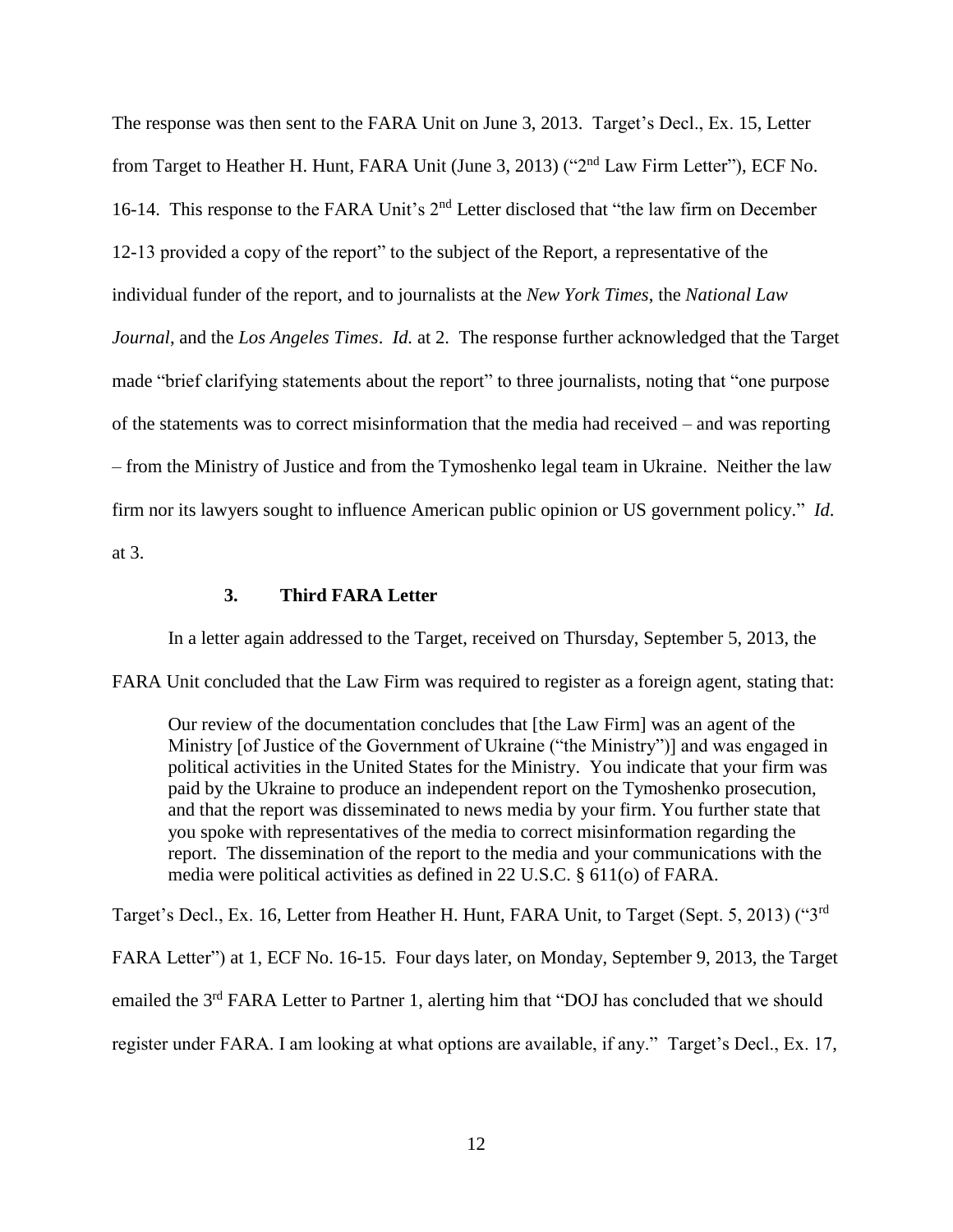Email from Target to Partner 1, Co-Author and another Law Firm partner (Sept. 9, 2013, 11:00 PM), ECF No. 16-16.

Ten days later, on September 19, 2013, Partner 1 asked in an email: "Do you have time tomorrow to catch up re: the FARA registration issue." Target's Decl., Ex. 18, Email from Partner 1 to Target (Sept. 19, 2013, 3:41 AM), ECF No. 16-17. That same day, on September 19, 2013, the Target sent an email, with the subject line "[j]ust for the record," to Partner 1 making three points disputing FARA's conclusions that the Law Firm (1) had "disseminate[d] the report to news media," (2) had "contact[ed] the media," and (3) had made statements to the press "about Ukraine." Target's Decl., Ex. 19, Email from Target to Partner 1 (Sept. 19, 2013, 4:37 PM), ECF No. 16-18.

The next day, September 20, 2019, the Target sent Partner 1 a "first shot" draft letter response to the 3rd FARA Letter contesting the FARA Unit's conclusion about the Law Firm being required to register as a foreign agent and requesting a meeting with the Attorney General. Target's Decl., Ex. 20, Email from Target to Partner 1 and a Law Firm associate (Sept. 20, 2013), ECF No. 16-19. This draft letter was never sent. Target's Decl. ¶ 16. Instead, on the advice of Partners 1 and 2 that "a frank exchange" at "an 'informal' meeting with the FARA Unit," *id*.  $\P$  17, would be better, the Target sent, on September 26, 2013, a short letter to the FARA Unit acknowledging receipt of the 3<sup>rd</sup> FARA Letter and indicating that Partner 1, who is identified as a "partner in the New York office of [the Law Firm]" and "the General Counsel for the law firm," would be requesting a meeting "to discuss the basis for the conclusions" set out in the 3<sup>rd</sup> FARA letter. Target's Decl., Ex. 33, Letter from Target, to Heather H. Hunt, FARA Unit (Sept. 26, 2013), ECF No. 16-32.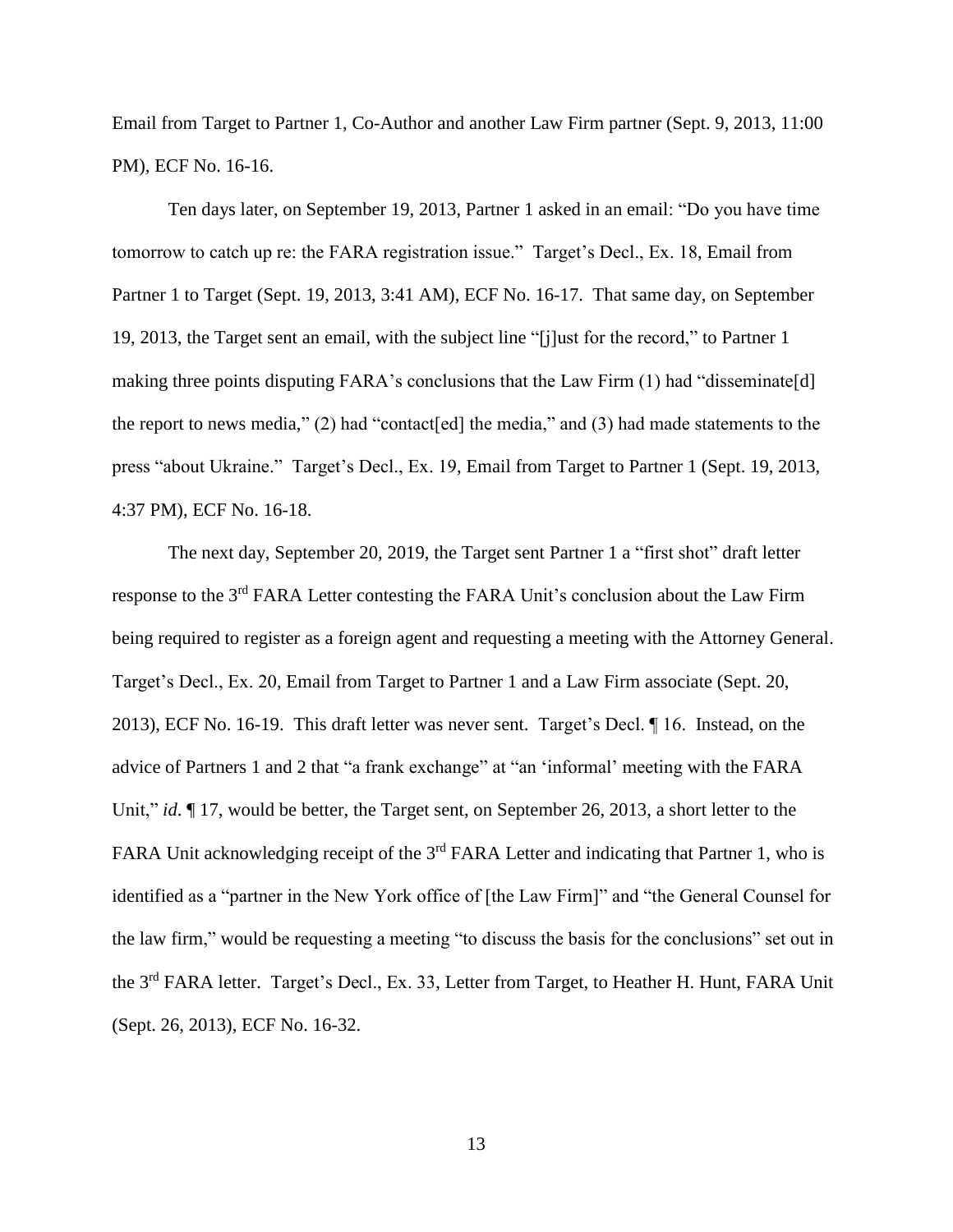The requested meeting with the FARA Unit occurred on October 9, 2013, with the Target and the subpoenaed Partners 1 and 2 in attendance. Target's Decl. ¶ 19. The FARA Unit Chief Heather H. Hunt asked the Target to prepare a follow-up letter to the FARA Unit "summarizing our arguments so that there would be a written record upon which to base a change in the FARA Unit's previous guidance." *Id*.  $\llbracket 20$ . The Target drafted the requested follow-up letter and sent it to Partners 1 and 2 for review, asking "Is this okay?" Target's Decl., Ex. 35, Email from Target to Partner 1 and Co-Author (Oct. 10, 2013), ECF No. 16-34. While Partner 2 replied with a minor proposed addition, Target's Decl., Ex. 35, Email from Partner 2 to Target and Partner 1 (Oct. 10, 2013, 11:45 PM), the record reflects no reaction from Partner 1 to the draft letter. On October 10, 2013, the Target sent to the FARA Unit the requested letter, which reiterated that the Law Firm provided copies of the Report to certain U.S. media outlets "in response to requests from the media," and made statements "to correct mischaracterizations of the Report," Target's Decl., Ex. 36, Letter from Target, to Heather H. Hunt, FARA Unit (Oct. 10, 2013) at 1, ECF No. 16-35.

#### **4. Fourth and Final FARA Letter**

On January 16, 2014, the FARA Unit sent a fourth letter, addressed to the Target, reversing the earlier finding and concluding that "based upon the information you brought to our attention [] your firm has no present obligation to register under FARA." Target's Decl., Ex. 37, Letter from Heather H. Hunt, FARA Unit, to Target (Jan. 16, 2014) ("4<sup>th</sup> FARA Letter"), ECF No. 16-36. At that point, the issue of whether the Law Firm, the Target, or others working at the Law Firm, should have registered pursuant to FARA lay dormant until 2017, although the Law Firm's engagement in preparing the Report continued to receive some attention from the foreign government and the DOJ, as described next.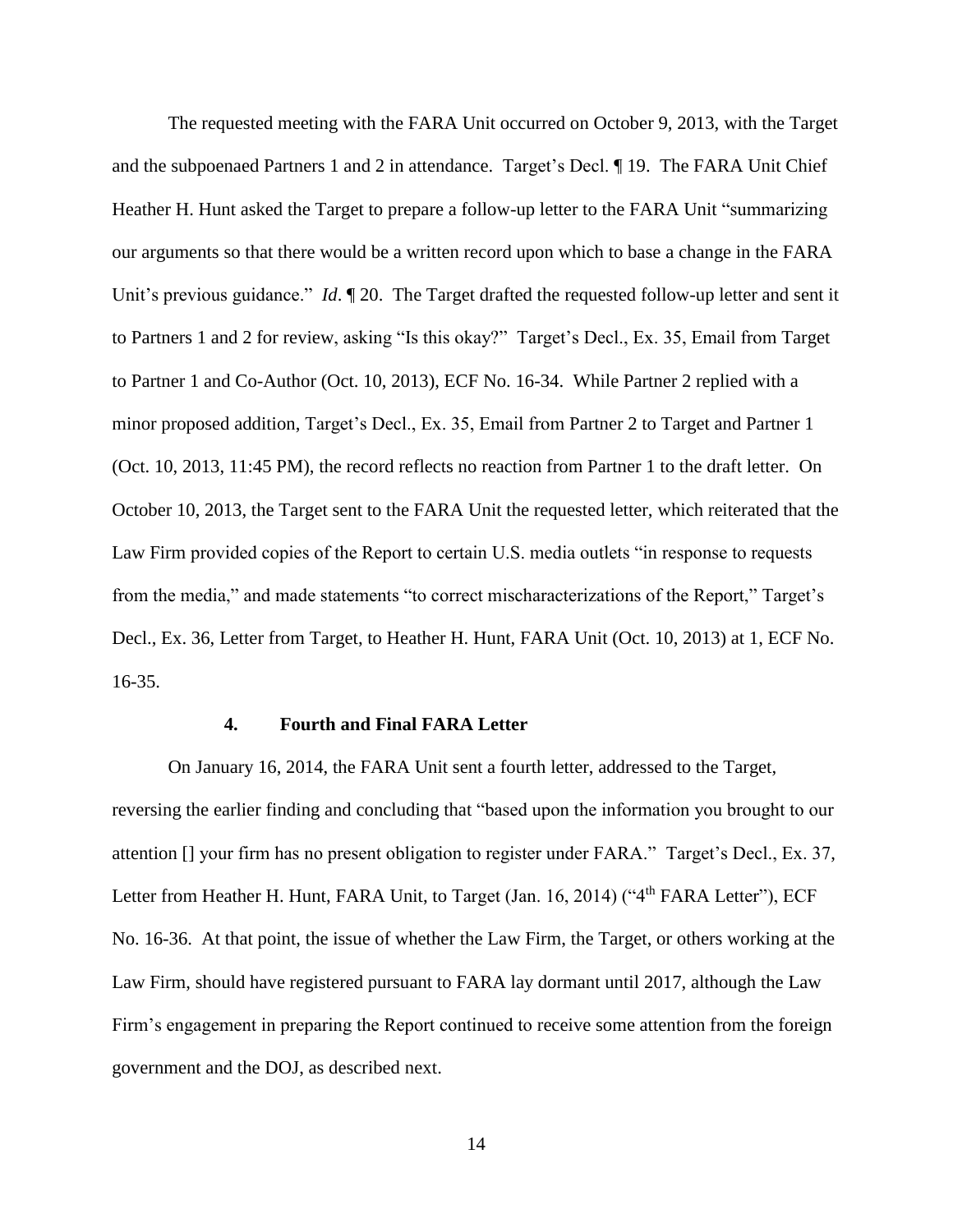# **C. The Foreign Government's Investigation: 2015 – 2017**

In July and August 2015, the Law Firm received requests for information about its work on the Report from the foreign government, which requests were forwarded to Partner 1. *Id.* ¶ 27 (citing *id.*, Ex. 39, Email from a Law Firm associate to Partner 1, Target, and other Law Firm employees (Aug. 18, 2015, 1:06 PM), ECF No. 16-38 (attaching letters from the foreign government agency)).<sup>8</sup> Thereafter, on April 8, 2016, a representative from the foreign government wrote to the Target, asking for information about the Law Firm's engagement during 2012. Target's Decl. ¶ 27 (citing *id.*, Ex. 40, Email from foreign government's representative to Target (Apr. 8, 2016, 11:50 AM), ECF No. 16-39). The Target has expressed the belief that Partner 1 was representing him in this matter. Target's Decl. ¶ 27*.*

"At some point in 2017," DOJ's Office of International Affairs in the Criminal Division approached the Law Firm to arrange for the Target's deposition at the behest of the foreign government, pursuant to a Mutual Legal Assistance Treaty ("MLAT"). *Id.* ¶ 29. The Target indicates that Partner 1 represented him in connection with this request, and that "[o]n multiple occasions, [Partner 1] spoke to and met with attorneys from the [DOJ] on [the Target's] behalf," *id.* No deposition of the Target was taken in connection with this MLAT request. *Id.*

# **D. The Special Counsel's Office: 2017 – 2018**

 $\overline{a}$ 

The Target "was aware that both during the MLAT proceedings initiated by Ukraine and the SCO's investigation of Russian interference in the 2016 presidential campaign, [the Law Firm] received document requests from the [DOJ] and the SCO for materials related to" its work for the foreign government. *Id. ¶* 30. It is undisputed that the Law Firm represented the Target

<sup>8</sup> In July 2015, a new Prosecutor General in the foreign government opened a criminal investigation of the previous Minister of Justice ("MOJ") and his Deputy, both of whom had been involved in engaging the Law Firm for preparation of the Report. Target's Decl. ¶ 26.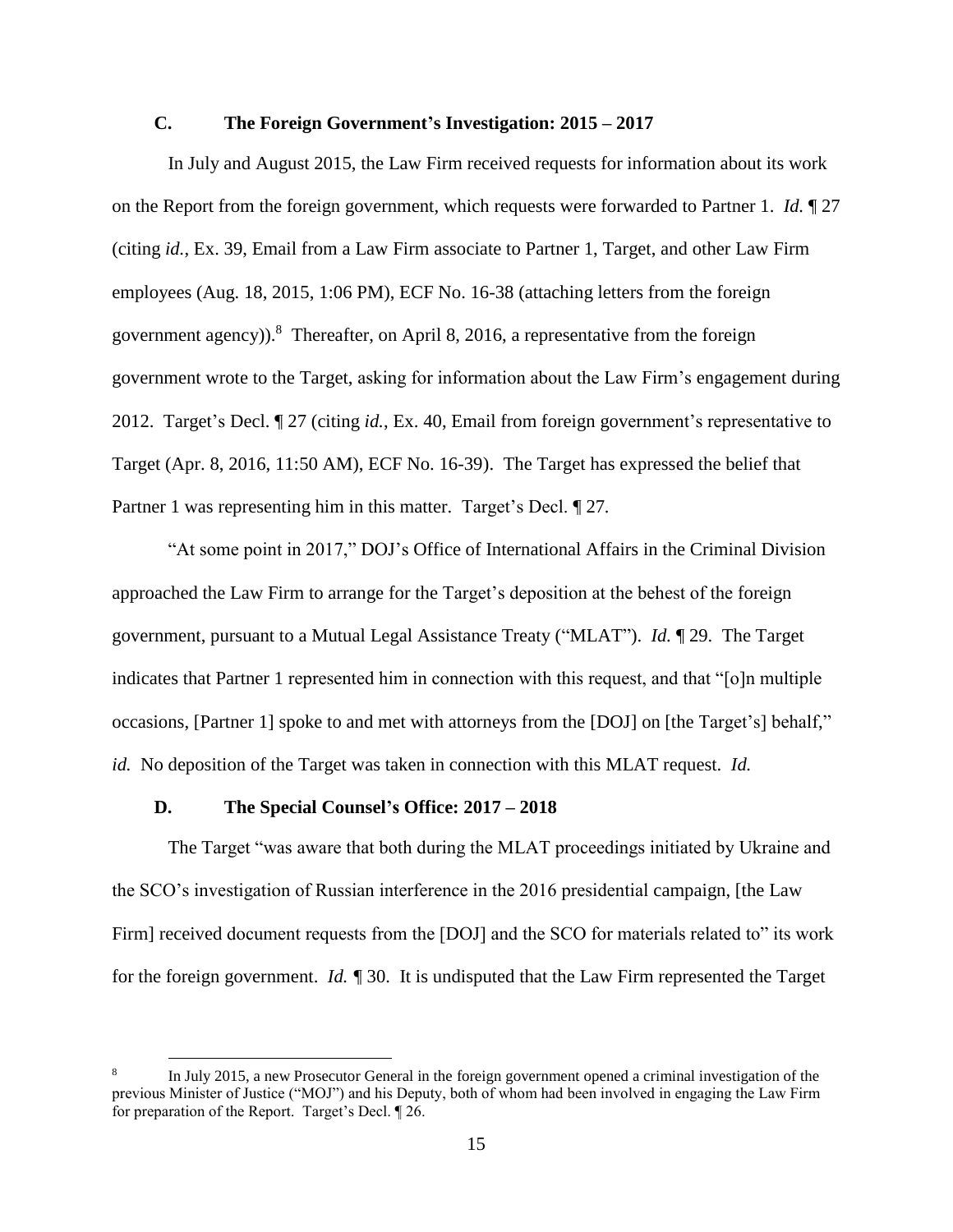in connection with the SCO's investigation in this matter from at least October 2017 through March 5, 2018. *See* Gov't's Mot. at 11; *id.* at 19 ("It is undisputed that [Partner 1] and [the Law Firm] represented [the Target] in 2017–18 in connection with the SCO investigation.").

The Target was interviewed by the SCO on October 19, 2017, Target's Decl. ¶ 32, which was followed, on February 22, 2018, by Partner 1 making an "off the record proffer" to SCO, *id*. ¶ 33. For "approximately two weeks," Target's new counsel and the Law Firm "jointly represented" him, in preparation for his second interview with the SCO. *Id*. ¶ 34.

On March 2, 2018, Partner 1 and another Law Firm attorney informed the Target's new counsel that the Law Firm would withdraw from its joint representation of the Target in the SCO matter. *Id.* ¶ 37. By letter, dated March 5, 2018, from Partner 1 to the Target, and countersigned by the Target "after having consulted with [Target's Counsel]," the Law Firm's representation of the Target was terminated. Termination of Representation Letter at 1, 3. The letter stated that the Law Firm "represented you in connection with your October 2017 voluntary interview by [the SCO]," that, "[o]n February 22, 2018, following the proffer [the Law Firm] made to [the SCO] on your behalf, [Target's Counsel] was engaged . . . as co-counsel . . . [and thus,] for a limited period of time, [the Law Firm] and [Target's Counsel] had been jointly representing you," but "you think it appropriate that [the Law Firm] no longer represent you and that [Target's Counsel] solely represent you." *Id.* at 1–2. In addition, the letter states that the Target "waived any potential or actual conflict of interest or breach of duty associated with those concurrent representations" identified in the letter and that the Law Firm "can continue to represent the Firm and [others] and, in doing so, does not breach any duty owed to" the Target. *Id.* at 2.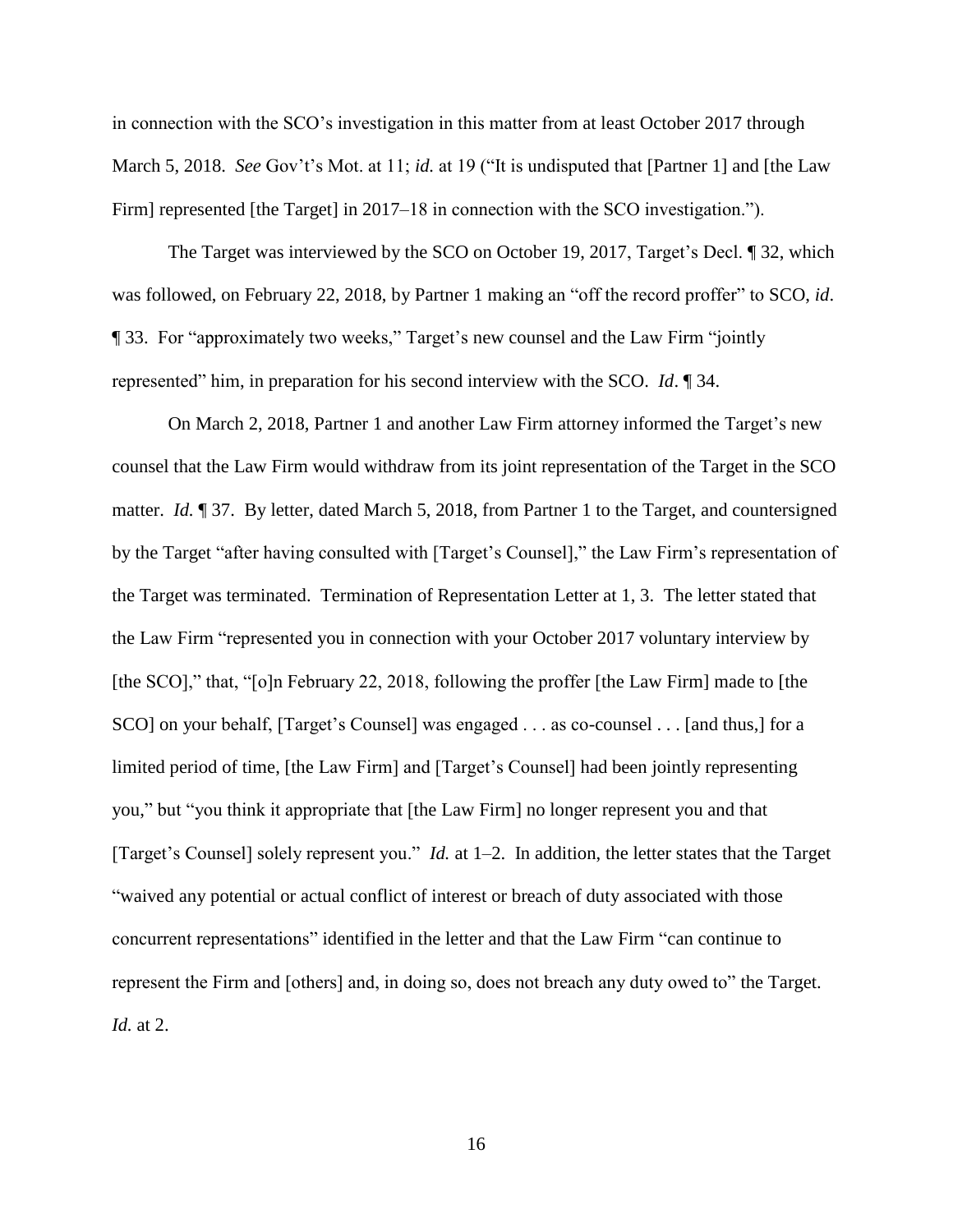# **II. DISCUSSION**

As noted, the government seeks "to take the voluntary or compelled testimony of two [Law Firm] attorneys [Partner 1 and Partner 2] with relevant information," Gov't's Mot. at 1, but the Target has indicated "that in pursuing these attorneys' testimony, the government would be inducing them to violate attorney-client privilege or their professional duty of confidentiality," *id.* Accordingly, the government "seeks a ruling from the Court that neither the attorney-client privilege nor the duty of confidentiality bars the government from pursuing" the attorneys' testimony, *id.* at 14, regarding "representations that [the Target] made to the FARA Unit on October 9, 2013, as well as related communications and interactions that [the Target] had with [the subpoenaed Partners 1 and 2] in 2013," *id.* Before reaching the critical issue of whether an attorney-client relationship existed between the Target and the Law Firm and subpoenaed Partners 1 and 2 during the Relevant Period, the Court addresses the threshold issue raised by the Target whether issuance of any ruling in this procedural posture—absent a motion to quash or compel compliance with a grand jury subpoena—is appropriate or instead amounts to an improper "advisory opinion about the consequences of matters that already have occurred or that are not yet ripe for disposition." Target's Resp. to the Gov't's Mot. ("Target's Resp.") at 7, ECF No. 7.

## **A. The Controversy Is Ripe for Review**

The Target posits that Partner 1 and others at the Law Firm "already have breached professional obligations . . . in their formal and informal discussions with [government attorneys]," *id.* at 2, and that the government's motion is an "effort to obtain retrospective absolution for the sins committed by the [Law Firm] attorneys," *id.* at 5. Further, the Target contends that "the government's motion is not ripe because nowhere does the government state that [the Law Firm] has refused to testify," *id.* at 16, and even if the Law Firm were to refuse to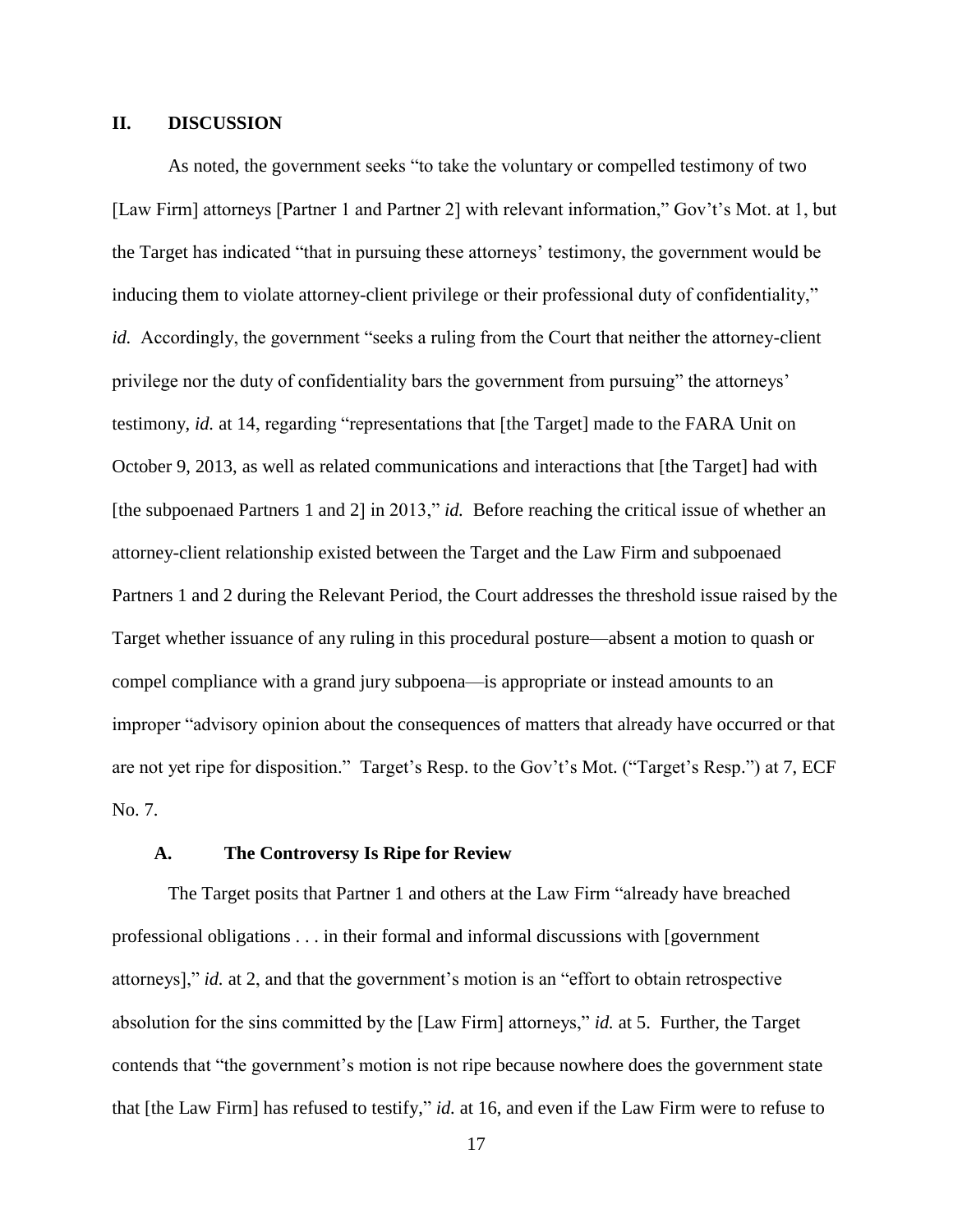testify, the pending motion "really is seeking absolution rather than evidence," *id.* at 17, as "[t]here is nothing for the government to learn that it does not already know, and no evidence for the government to obtain that it does not already possess," *id.* According to the Target, the government has "manufactured this proceeding," including "last-minute subpoenas," as a prophylactic measure against the "likelihood that any indictment would be dismissed due to prosecutorial misconduct," or that "crucial evidence" would be "excluded at trial." *Id.* at 18.

The Target's arguments on this threshold issue are contradictory and unmoored from long-standing federal court practice. As a starting point, the Target's claim that "[t]here is nothing for the government to learn that it does not already know, and no evidence for the government to obtain that it does not already possess," *id.* at 17, is hard to square with his vigorous attempts to prevent the subpoenaed partners from testifying. The law is well-settled that "the public . . . has a right to every man's evidence." *United States v. Nixon*, 418 U.S. 683, 709 (1974) (internal quotation marks and citations omitted). In the pursuit of public responsibility, "the law vests the grand jury with substantial powers . . . [i]ndispensible to the exercise [of which] is the authority to compel the attendance and the testimony of witnesses . . . and to require the production of evidence." *United States v. Mandujano,* 425 U.S. 564, 571 (1976) (internal citations omitted). At the same time, "[t]he right of the public to every man's evidence is, of course, subject to 'except[ion] for those persons protected by a constitutional, common-law, or statutory privilege.'" *In re Grand Jury*, 475 F.3d 1299, 1304 (D.C. Cir. 2007) (alteration in original) (quoting *Nixon*, 418 U.S. at 709).

"Each of the recognized privileges protects a substantial individual interest or a relationship in which society has an interest, at the expense of the public interest in the search for truth." *In re Sealed Case*, 676 F.2d 793, 806 (D.C. Cir. 1982); *see also Fisher v. United States*,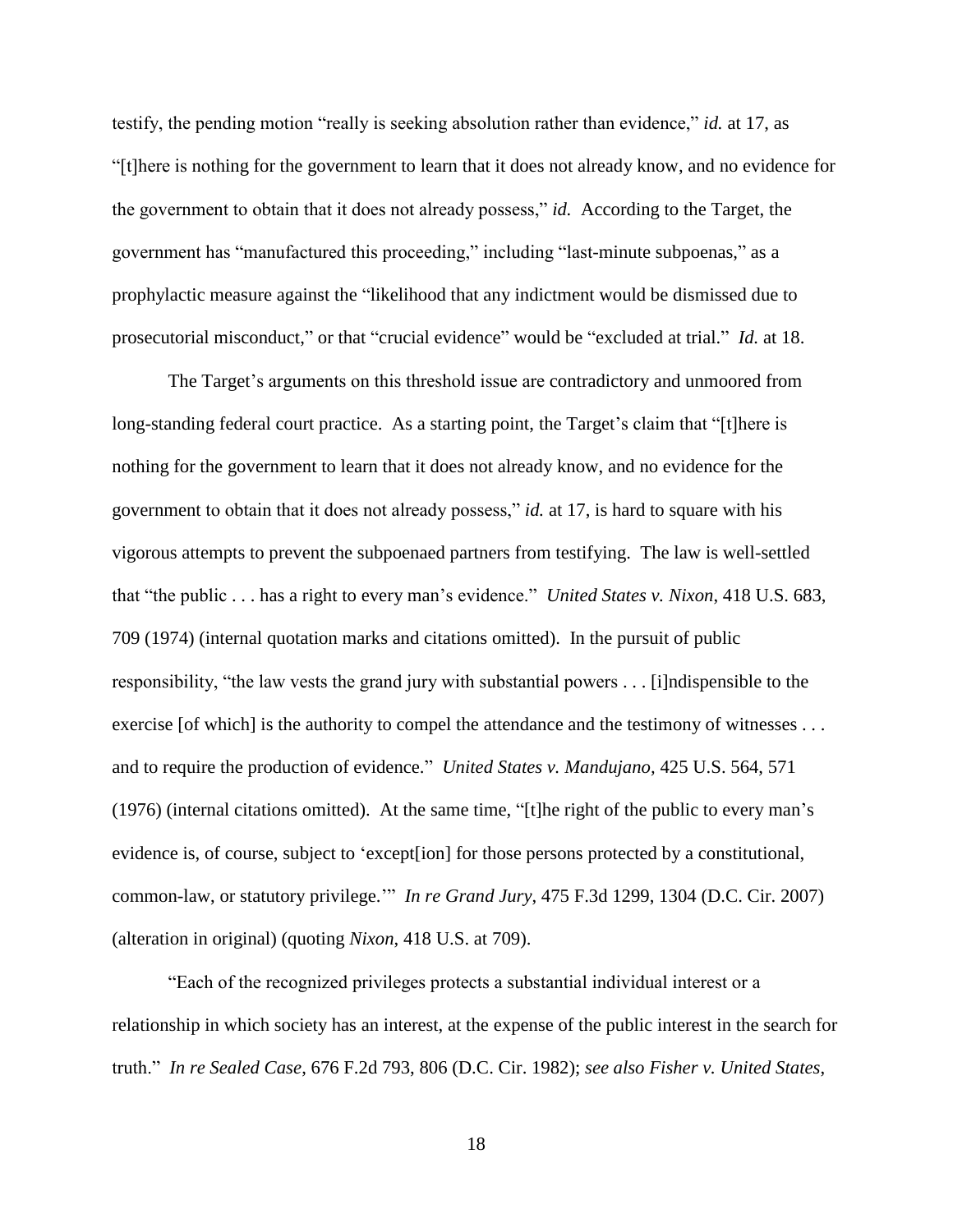425 U.S. 391, 403 (1976) (noting that the attorney-client privilege "has the effect of withholding relevant information from the fact-finder"). "The attorney-client privilege 'is the oldest of the privileges for confidential communications known to the common law,'" *United States v. Jicarilla Apache Nation*, 564 U.S. 162, 169 (2011) (quoting *Upjohn Co. v. United States*, 449 U.S. 383, 389 (1981)), and applies to "a confidential communication between attorney and client if that communication was made for the purpose of obtaining or providing legal advice to the client," *In re Kellogg Brown & Root, Inc.*, 756 F.3d 754, 757 (D.C. Cir. 2014). In light of the attorney-client privilege, grand jury subpoenas that are directed at attorneys "raise special concerns." *See* SARA SUN BEALE ET AL., GRAND JURY LAW AND PRACTICE § 6:10 (2d ed., rev. Dec. 2018).

Precisely because privileges, such as the attorney-client privilege, are the only bulwarks to the grand jury's substantial authority to compel the attendance and testimony of witnesses, courts and prosecutors have developed procedures for determining whether the attorney-client privilege applies, and, if so, whether an exception enables a person to testify. For example, DOJ's guidelines for issuing grand jury or trial subpoenas to attorneys for information relating to the representation of clients generally require prior authorization of the Assistant Attorney General or a Deputy Assistant Attorney General for the Criminal Division unless certain exceptions are met. *See* U.S. DEP'T OF JUSTICE, JUSTICE MANUAL § 9-13.410. Prior to granting a request for a subpoena, DOJ supervisors consider, *inter alia*, whether a valid claim of privilege exists, whether the information is reasonably needed for the successful completion of the investigation or prosecution, and whether the subpoena is narrowly drawn. *Id.* Prosecutors are encouraged to make "all reasonable attempts" to obtain the information "from alternative sources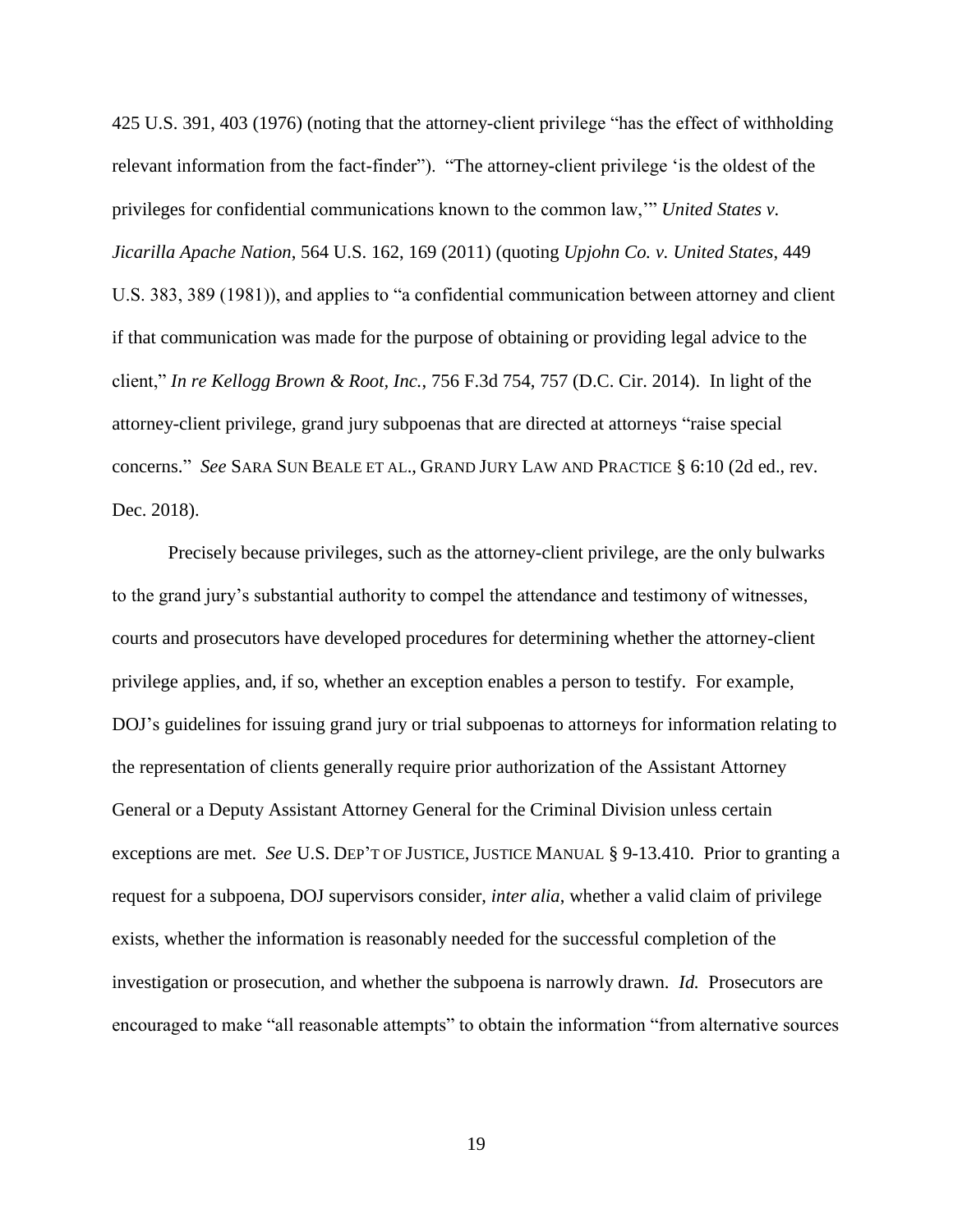before issuing the subpoena . . . unless such efforts would compromise the investigation or case. These attempts shall include reasonable efforts to first obtain the information voluntarily." *Id.* 

Although DOJ guidelines encourage prosecutors to tread cautiously when considering subpoenaing an attorney, no law, statute, or ethical rule requires court approval prior to the government taking such an investigative step. Nor should they. In the context of grand jury investigations, which are time-sensitive and unbound from evidentiary and procedural rules that apply elsewhere, "[a]ny holding that would saddle a grand jury with minitrials and preliminary showings would assuredly impede its investigation and frustrate the public's interest in the fair and expeditious administration of the criminal laws." *United States v. Dionisio*, 410 U.S. 1, 17 (1973).

That the government is not required to obtain court approval prior to compelling an attorney to testify before a grand jury does not, however, prohibit federal prosecutors from doing so. Indeed, the D.C. Circuit has, in the context of the crime-fraud exception, approved the use of *in camera, ex parte* proceedings to determine the propriety of a grand jury subpoena issued to an attorney "when such proceedings are necessary to ensure the secrecy of ongoing grand jury proceedings." *In re Grand Jury Subpoena, Judith Miller*, 438 F.3d 1141, 1179 (D.C. Cir. 2006) (internal quotation marks omitted) (quoting *In re Sealed Case No. 98-3077*, 151 F.3d 1059, 1075 (D.C. Cir. 1998)). "[T]he very purpose of conducting an in camera review is to determine which, if any, of a group of documents are privileged. Given this prudential purpose, in camera reviews should be encouraged, not discouraged. In that spirit, federal courts commonly—and appropriately—conduct such reviews to determine whether particular documents are or are not privileged." *In re Grand Jury Subpoena (Mr. S.)*, 662 F.3d 65, 70 (1st Cir. 2011) (suggesting that district courts are well advised to take this step even if the parties do not request it). The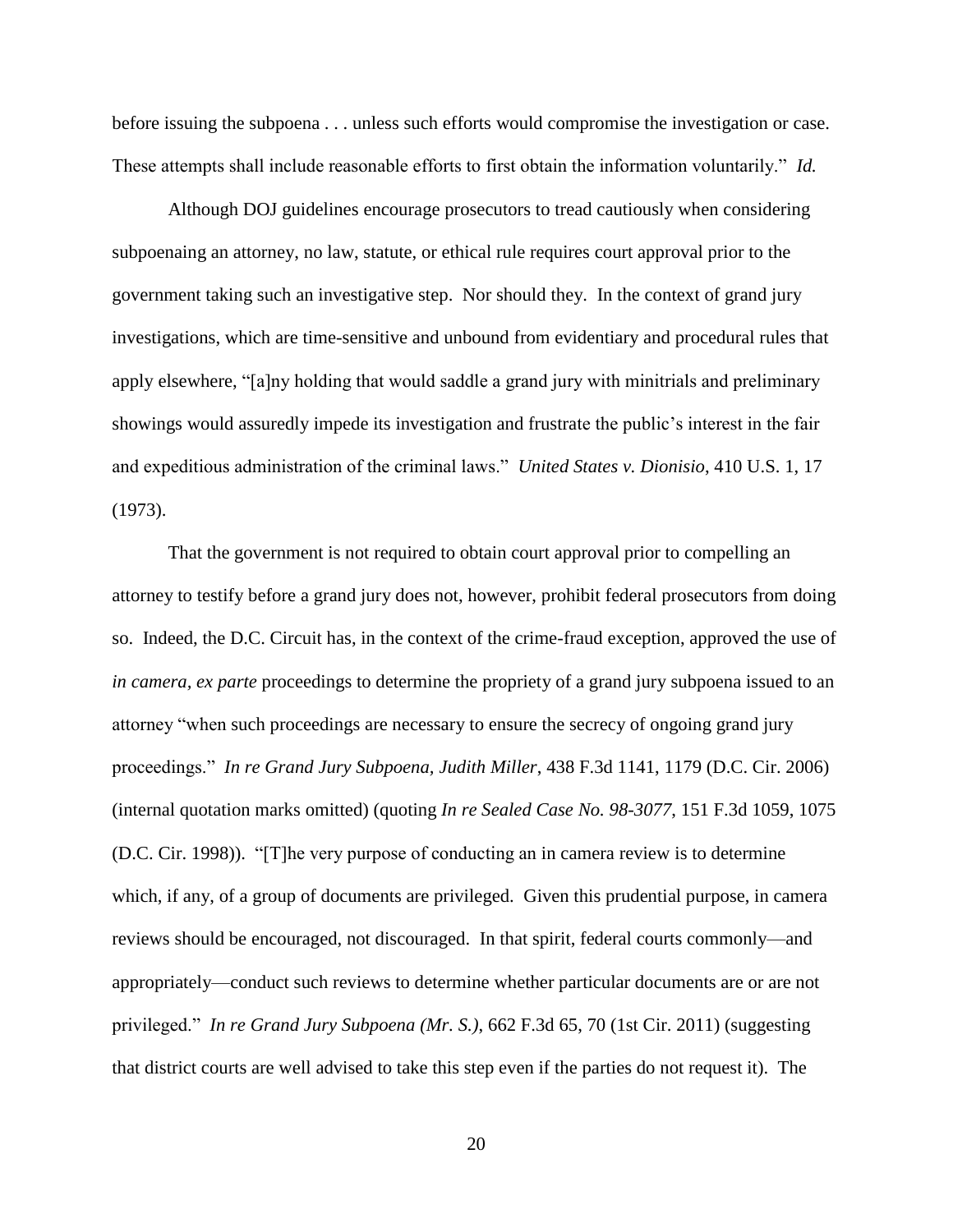Supreme Court approved this well-established practice in federal courts as an appropriate method of balancing the need to resolve privilege disputes with the time-sensitive and secret nature of grand jury investigations. *See United States v. Zolin*, 491 U.S. 554, 568–69 (1989); *see also In re Grand Jury Proceedings #5 Empanelled Jan. 28, 2004*, 401 F.3d 247, 256 (4th Cir. 2005) ("[W]hen a grand jury's subpoena is at stake, the standard for evaluating an exception argument must be simple enough for courts to administer swiftly and efficiently, without obstructing the grand jury's mission or squandering judicial resources." (quoting *In re Sealed Case*, 676 F.2d at 814)).

Against this background, the Target's quibbling with the procedural posture of this case rings quite hollow. The Target has been given *more* information and *more* opportunity for adversarial briefing than would be required had the government sought an *ex parte* ruling, without notice, that any attorney-client privilege was waived or vitiated. In response to privilege concerns that the Target has recently raised, the government has prudently, with notice to the Target, sought judicial guidance as to whether the Target's claimed privileged relationship has merit. In the face of a time-sensitive grand jury investigation and the potential that witness testimony might violate attorney-client privilege or ethical rules, the government's motion is plainly not asking the court to "decide questions that cannot affect the rights of the litigants," *Preiser v. Newkirk*, 422 U.S. 395, 401 (1975) (internal quotation marks and citation omitted), or that "are not pressed before the Court with that clear concreteness provided when a question emerges precisely framed and necessary for decision from a clash of adversary argument exploring every aspect of a multifaced situation embracing conflicting and demanding interests," *Flast v. Cohen*, 392 U.S. 83, 96–97 (1968) (internal quotation marks and citation omitted).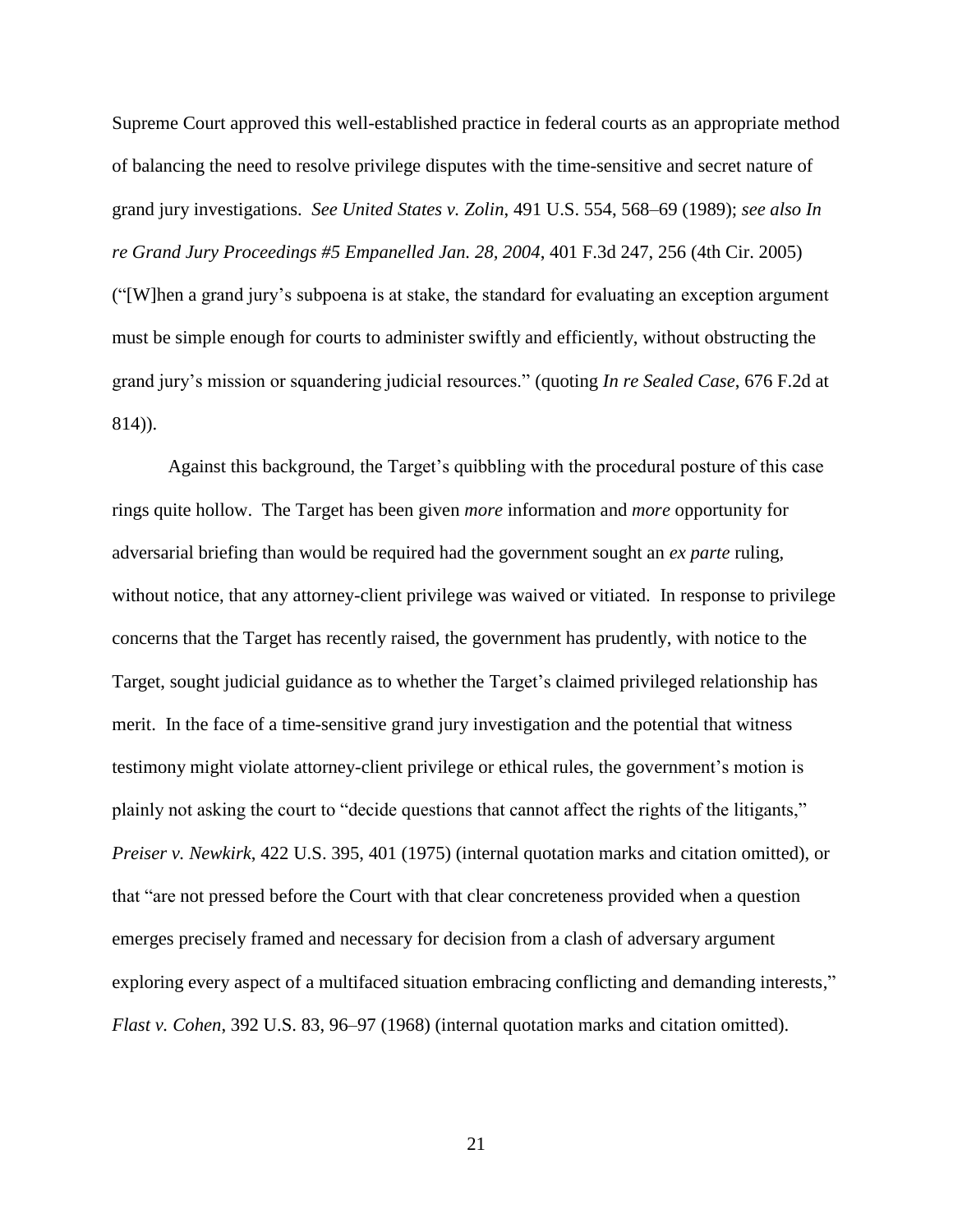As it stands, the Court would be in precisely the same position if the government had made a motion to compel or the Target had made a motion to quash, and, as the crime-fraud exception cases illustrate, *neither* motion is necessary in order for this Court to determine whether a privilege applies. Moreover, where an assertion of privilege blocks the otherwise broad investigative powers of the grand jury, the government is encouraged to be cautious. In the instant situation, where an investigation has been ongoing for over a year, without the Target raising the claim that an attorney-client privilege existed during the Relevant Period, the government had no reason to seek judicial guidance until the Target's recent assertion of privilege. The government is to be commended for seeking guidance to preserve any viable privileges, rather than be stonewalled by assertions that the controversy the Target belatedly precipitated is not ripe for resolution.

Finally, the Target, in the context of arguing that an attorney-client privilege applies to the testimony and materials at issue, has raised serious allegations of prosecutorial misconduct and ethical lapses on the part of the Law Firm and its attorneys. *See* Target's Resp. at 26–35 (arguing Law Firm has already breached its duties of loyalty and will exacerbate the breach further if permitted to testify); *id.* at 42–43 (seeking disqualification of government counsel for its alleged abetment of these breaches). The government and the Law Firm have responded forcefully to such allegations "because it takes [them] seriously and wants to ensure that the government's attorneys are not violating, or causing [Partner 1] to violate, any valid attorneyclient privilege or duty of confidentiality." Gov't's Reply to Target's Resp. ("Gov't's Reply") at 4, ECF No. 10; *see also* Law Firm's Supp. Resp. at 1 ("[The Target has] made a number of serious but false allegations that [the Law Firm], and [Partner 1] in particular, breached professional obligations to [the Target] in 2018."); Feb. 27 Hr'g Tr. at 27:23–28:3 (Law Firm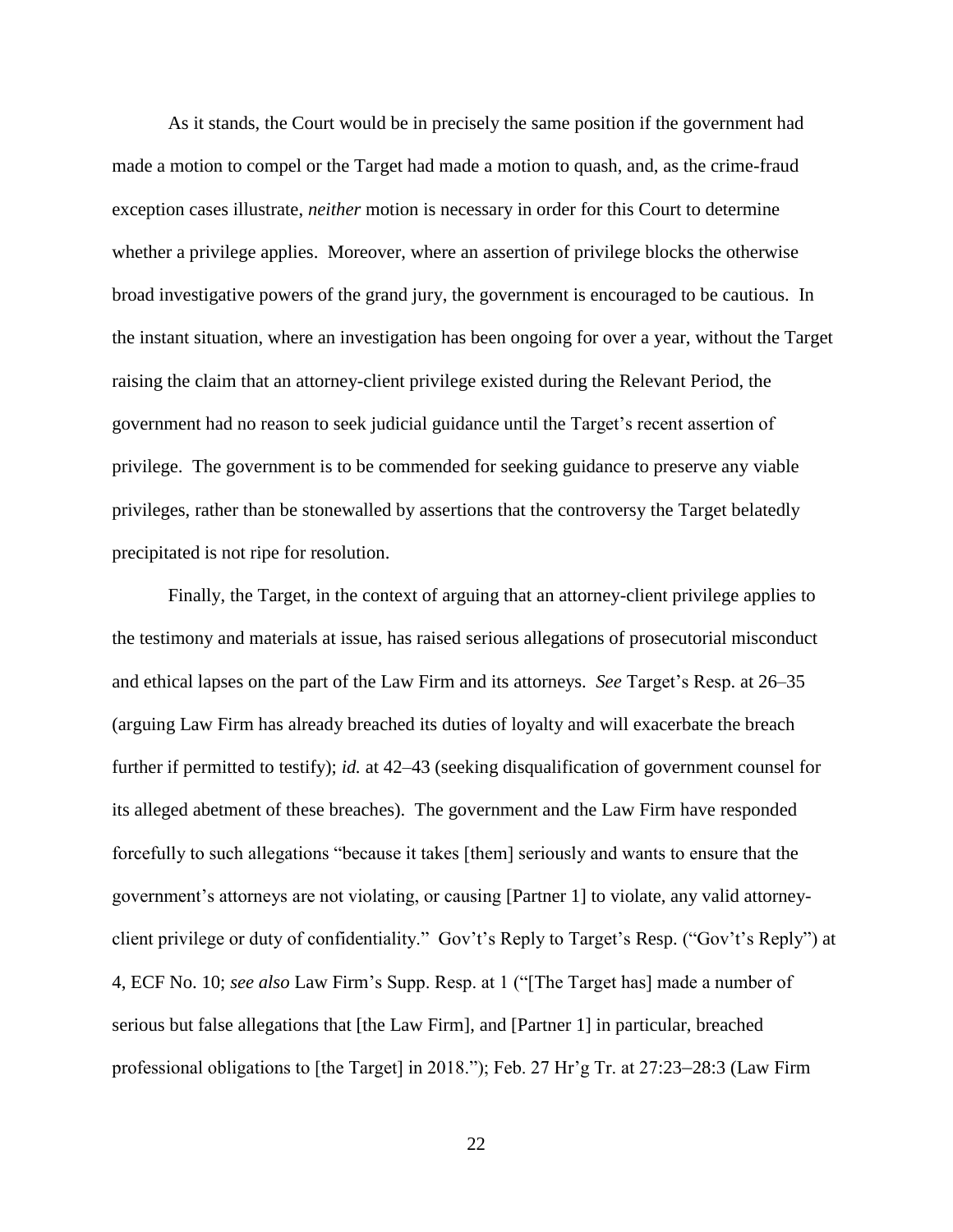counsel reiterating that "I have a serious problem with the repeated challenges to the integrity and ethics of my clients [the Law Firm and Partners], even notwithstanding the fact that if you notice in their briefs, and even in the dialogue, it's always prefaced with: [m]aybe, we believe, must have been, apparently, speculative.").

The Target's allegations of misconduct and suggestion that "disqualification [of government attorneys] is . . . urgently warranted," Target's Resp. at 42, even apart from the Court's authority to resolve privilege disputes, squarely invoke the Court's "power to control admission to its bar and to discipline attorneys who appear before it." *Paul v. Judicial Watch, Inc.*, 571 F. Supp. 2d 17, 20 (D.D.C. 2008) (internal quotation marks omitted) (quoting *Chambers v. NASCO, Inc.*, 501 U.S. 32, 43 (1991)); *see also Groper v. Taff*, 717 F.2d 1415, 1418 (D.C. Cir. 1983) ("[T]he district court bears responsibility for supervising the members of its bar and its exercise of this supervisory duty is discretionary . . . ."). "Courts must also recognize of course that disqualification motions may be used as procedural weapons to advance purely tactical purposes." *Paul*, 571 F. Supp. 2d at 20 (internal quotation marks omitted) (quoting *In re Am. Airlines, Inc.*, 972 F.2d 605, 611 (5th Cir. 1992)). Thus, the Target's demand for disqualification of government counsel, standing alone, would suffice to create a live controversy for this Court.

Moreover, the Target's allegations of ethical wrongdoing further illustrate why the privilege disputes at issue are ripe. Whether as a question of ripeness or standing, "prosecutors' efforts to avoid sanctions, and the resulting reduction in available evidence in grand-jury and other criminal proceedings, demonstrate sufficient injuries to establish federal-court jurisdiction." *See United States v. Supreme Court of N.M.*, 839 F.3d 888, 900 (10th Cir. 2016) (citing cases considering this issue as a ripeness question). "The threat of ethics enforcement is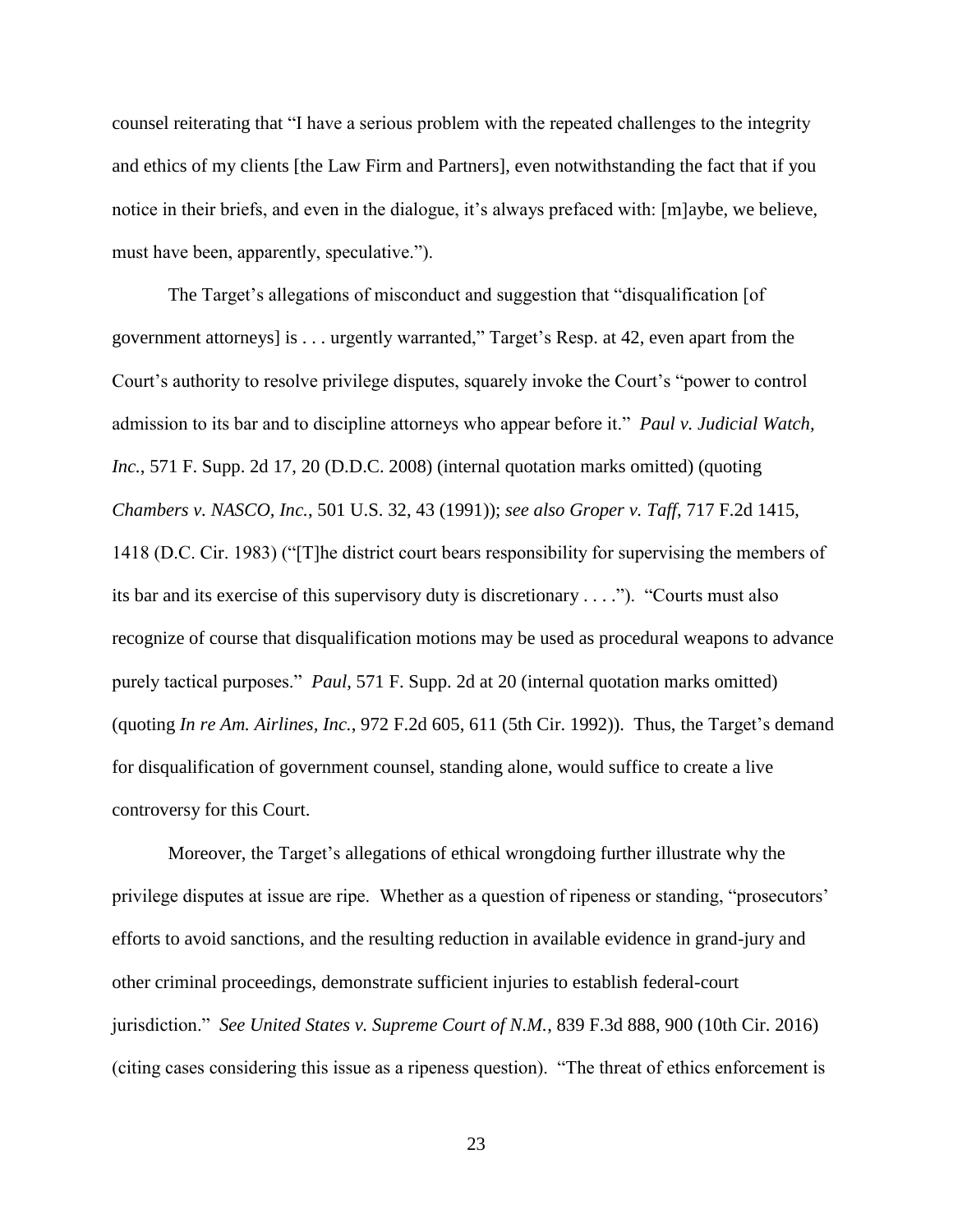genuine, compliance costs are real and immediate, and the chilling effect on attorney subpoena requests constitutes an injury sufficient to support a justiciable controversy." *Stern v. U.S. Dist. Court for the Dist. of Mass.*, 214 F.3d 4, 13 (1st Cir. 2000) (citing *United States v. Colo. Supreme Court*, 87 F.3d 1161, 1165–67 (10th Cir. 1996)).

Accordingly, the Target, in arguing that this dispute is not ripe, illustrates precisely why it is. First, the Target's assertion of privilege with respect to the subpoenaed partners' testimony appropriately prompted the government to follow the well-established practice of seeking judicial guidance as to whether a privilege exists. Second, the Target's allegations of ethical misconduct on the part of government and private attorneys and claim that "disqualification is . . . urgently warranted," Target's Resp. at 42, demand immediate resolution of the privilege issues in this case, especially in the context of a time-sensitive grand jury investigation.

# **B. No Privileged Relationship Existed Between Target and Law Firm or Subpoenaed Partners during the Relevant Period in Connection with FARA Unit's Inquiries**

The Target, as the party asserting the existence of an attorney-client privilege to bar testimony, bears the burden to establish that a privileged relationship existed between himself and the Law Firm and the subpoenaed partners during the Relevant Period in connection with the FARA Unit inquiries. *See FTC v. Boehringer*, 892 F.3d 1264, 1267 (D.C. Cir. 2018) ("The burden is on the proponent of the privilege to demonstrate that it applies."); *In re Lindsey*, 158 F.3d 1263, 1270 (D.C. Cir. 1998) (per curiam) ("It is settled law that the party claiming the privilege bears the burden of proving that the communications are protected."). At the hearing, the Target's counsel indicated that, other than the Target's 21-page *ex parte* declaration, with forty exhibits, as well as other documents submitted in the record, he had no additional evidence to present in support of his claimed privileged relationship and rested on this evidence as sufficient to sustain his burden. Feb. 25 Hr'g Tr. at 22:18-21 (Target's counsel stating: "The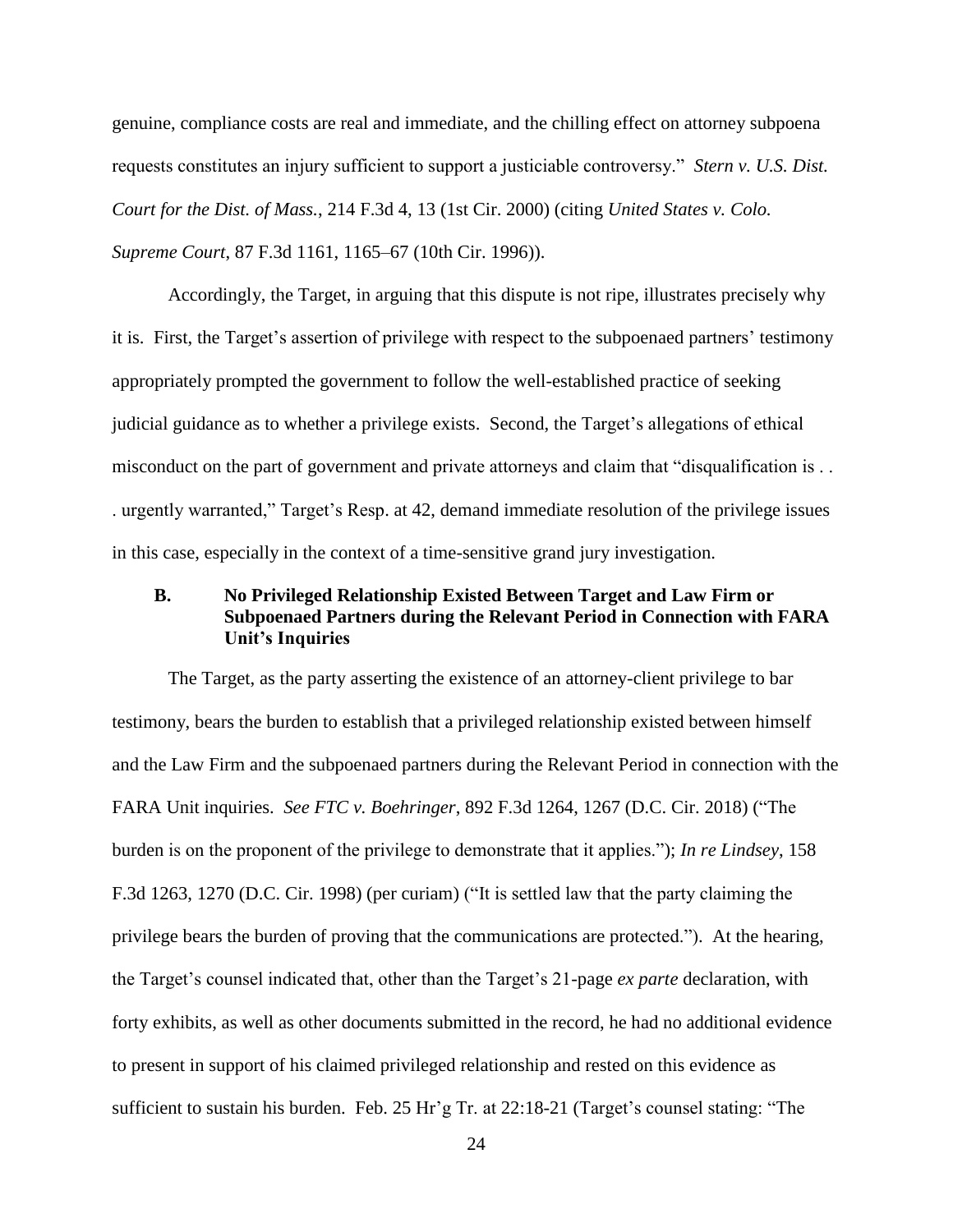[Target's] declaration, I think, bears his burden of showing that he had an attorney-client relationship with [the Law Firm] starting in 2013 . . . ."). The government disagrees. *See* Feb. 27 Hr'g Tr. at 36:19-23 (government counsel positing that Target's "belief was not reasonable and there's not support for that being a reasonable belief.").

"Whether an attorney-client relationship existed is to be determined by the fact finder based on the circumstances of each case." *Teltschik v. Williams & Jensen*, *PLLC*, 683 F. Supp. 2d 33, 45 (D.D.C. 2010) (citing *In re Lieber*, 442 A.2d 153, 156 (D.C. 1982)); *see also United States v. Royal Bank of Scot. Int'l, Account No. 2029-56141070* ("*RBS Account*"), 554 F.3d 123, 129 (D.C. Cir. 2009) (explaining that "attribution of a lawyer-client relationship" between a majority shareholder and a corporation's attorneys depends on "the particular facts" (citing RESTATEMENT (THIRD) OF THE LAW GOVERNING LAWYERS ("RESTATEMENT") § 14 cmt. f (AM. LAW INST. 2000)); *Goldstein v. SEC*, 451 F.3d 873, 878 (D.C. Cir. 2006) (observing that an "attorney-client relationship . . . can be formed without any signs of formal 'employment'"). "[N]either a written agreement nor the payment of fees is necessary to create an attorney-client relationship." *In re Lieber*, 442 A.2d at 156.

Replete in the Target's filings, including his *ex parte* declaration, is the Target's expression of his belief that the subpoenaed partners were representing him personally, as well as the Law Firm, during the relevant time period. *See, e.g.*, Target's Resp. at 2–3 ("[The Target] also believes that [the Law Firm] represented him in the underlying 2013 inquiry before the NSD's FARA Unit . . . ."); Target's Decl.  $\P$ [ 7, 25, 31, 35. Although the client's perception of the relationship is relevant, it is not dispositive, *see In re Dickens*, 174 A.3d 283, 297 (D.C. 2017); *In re Fay*, 111 A.3d 1025, 1030 (D.C. 2015), and the Target concedes that his subjective belief, standing alone, is insufficient to show the existence of an attorney-client relationship. *See*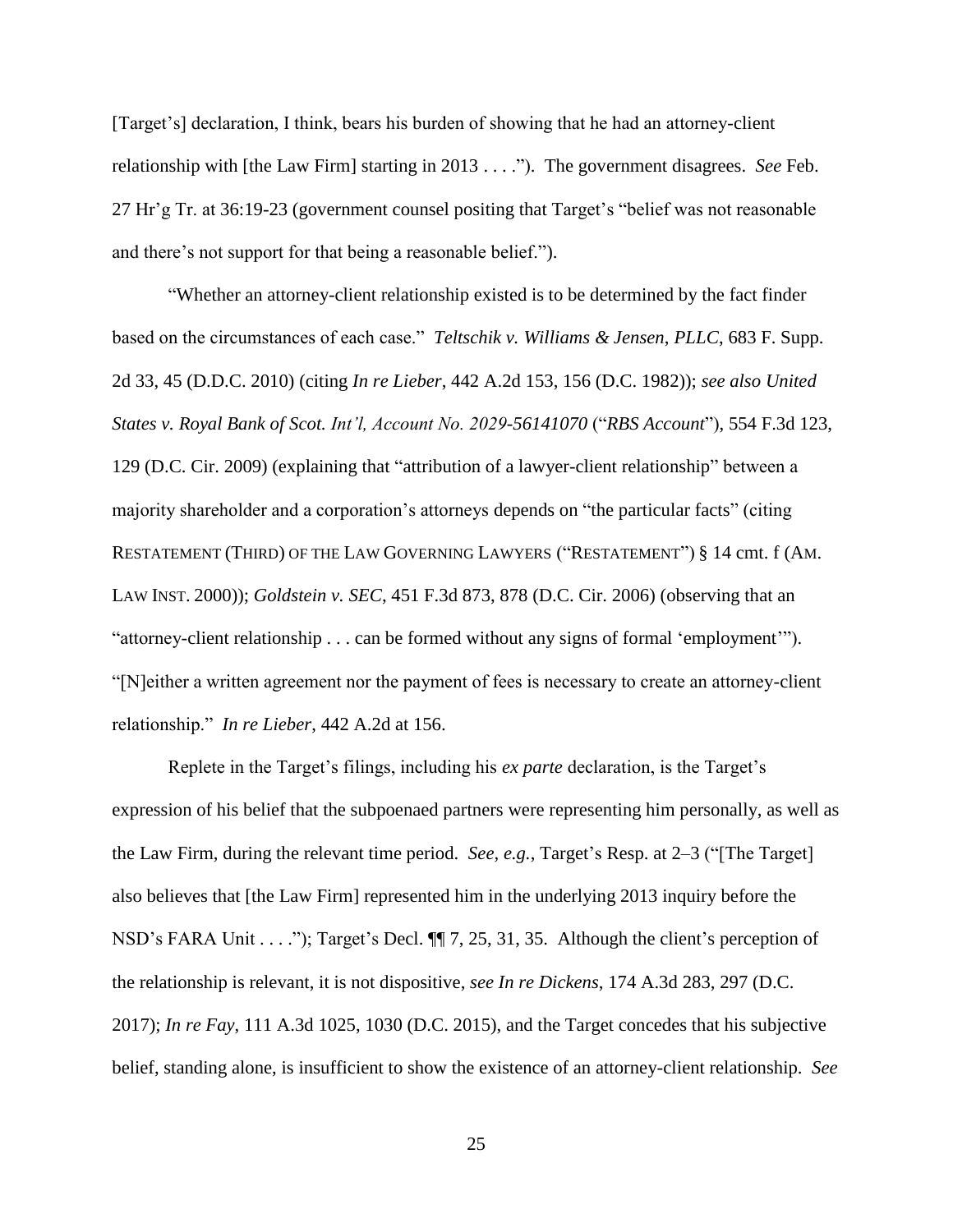Target's Resp. at 21 ("An *unreasonable* belief is not enough . . . ."); *see also* Feb. 25 Hr'g Tr. at 24:8-9 (Target's counsel conceding "that actually the test of whether there was an attorney-client relationship is an objective test.").

Indeed, the test for the formation of an attorney-client relationship is one of objective reasonableness. *See* RESTATEMENT § 14 cmt. e ("Even when a lawyer has not communicated willingness to represent a person, a client-lawyer relationship arises when the person reasonably relies on the lawyer to provide services, and the lawyer, who reasonably should know of this reliance, does not inform the person that the lawyer will not do so . . . ." (internal citation omitted)); *Queen v. Schultz*, No. 11-cv-871 (BAH), 2015 WL 13680823, at \*3 (D.D.C. May 7, 2015) ("[T]he subjective belief of a party is of only minimal, if any, relevance to whether the attorney-client relationship formed."); *In re Grand Jury Subpoena: Under Seal*, 415 F.3d 333, 339 (4th Cir. 2005) (stating that "the putative client must show that his subjective belief that an attorney-client relationship existed was reasonable under the circumstances"); *United States v. Keplinger*, 776 F.2d 678, 701 (7th Cir. 1985) ("[W]e think no individual attorney-client relationship can be inferred without some finding that the potential client's subjective belief is minimally reasonable.").

To assess the reasonableness of the Target's belief, the ultimate question is whether "a client and an attorney 'explicitly or by their conduct, manifest[ed] an intention to create the attorney/client relationship.'" *Headfirst Baseball LLC v. Elwood*, 999 F. Supp. 2d 199, 209 (D.D.C. 2013) (quoting *In re Ryan*, 670 A.2d 375, 379 (D.C. 1996) and citing RESTATEMENT § 14); *accord United States v. Crowder*, 313 F. Supp. 3d 135, 144 (D.D.C. 2018); *Armenian Genocide Museum & Mem'l, Inc. v. Cafesjian Family Found., Inc.*, 691 F. Supp. 2d 132, 154 (D.D.C. 2010). In analyzing this question, "courts have considered factors," such as (1) "the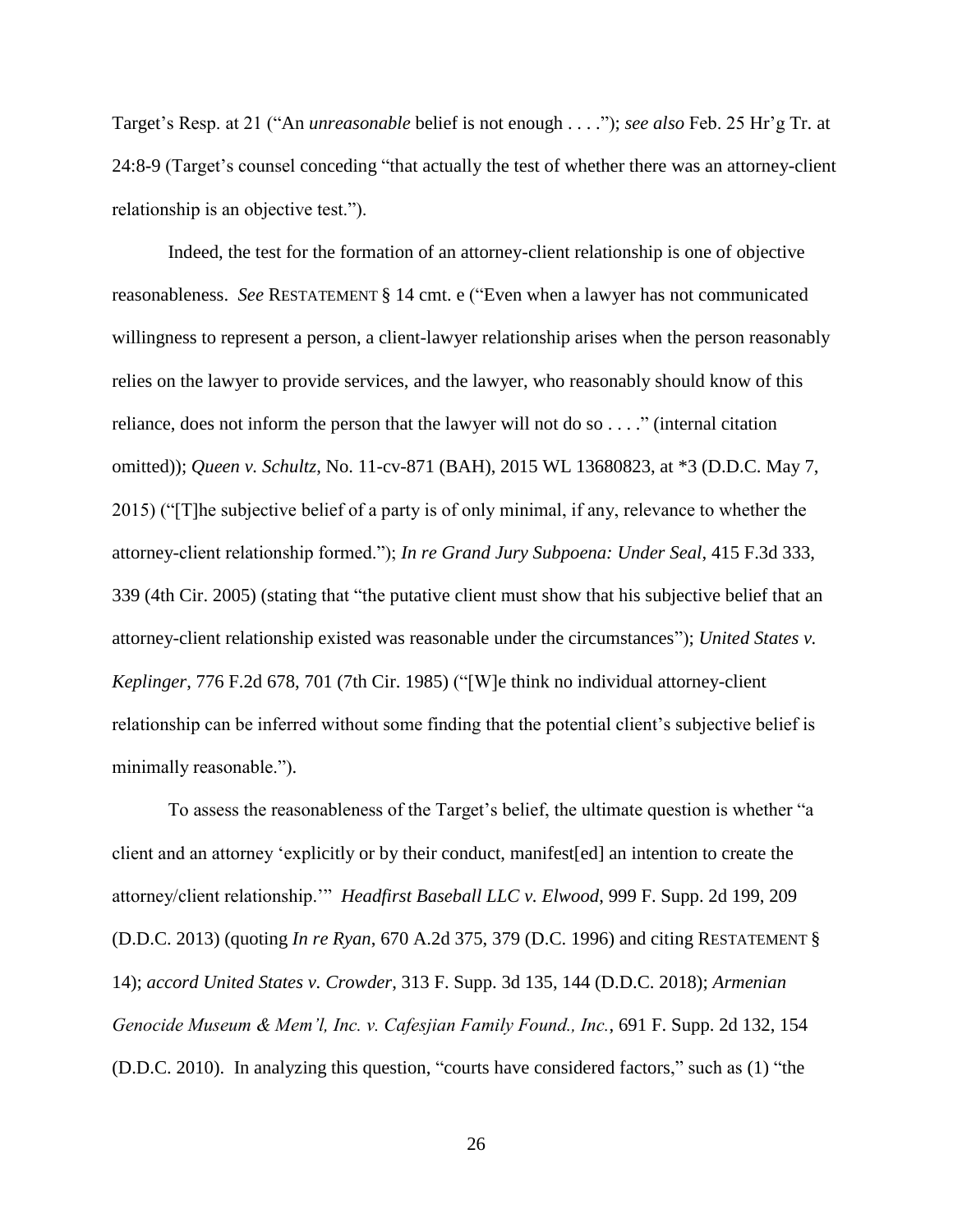character or nature of the information allegedly shared with the attorney," (2) actions taken by the lawyer "on behalf of the client," (3) "the payment of fees" and the "existence of a formal agreement," and (4) "the passage of time between the alleged former representation and the current litigation." *Headfirst Baseball LLC*, 999 F. Supp. 2d at 209 (collecting cases) (internal quotation marks omitted); *see also* RESTATEMENT § 14 cmt. c (stating that a "client's manifestation of intent that a lawyer provide legal services to the client may be explicit," or "manifest from surrounding facts and circumstances").

Certainly, no *explicit* manifestation of an intent for the formation of an attorney-client relationship between the Target and the Law Firm or the subpoenaed partners during the Relevant Period has been presented here. To the contrary, the record contains no agreement or other documentation, no explicit contemporaneous statement, no payment of fees, no testimony or declaration from any witness, other than the Target, affirming the existence of such a relationship, no regular firm practice where such a representation would be expected—or any other clear evidence—to support a finding that the Law Firm, its General Counsel or its other partners were acting as the Target's personal attorney during the Relevant Period in connection with the FARA Unit inquiries.

Instead, the Target's argument that his belief was reasonable is based on (1) his reading of his emails with the Partners and the correspondence with the FARA Unit, and (2) the fact that any need for the Law Firm to register under FARA would likely require him personally to register as well, giving him a "personal stake" in the outcome of the FARA Unit inquiries, in which the General Counsel was involved in resolving. *See* Target Resp. at 21–24; Feb. 25 Hr'g Tr. at 28:21-25 (Target's counsel arguing that the persons who worked on the Report "certainly had a personal stake in the outcome [of the FARA Unit inquiries]; and they were looking to the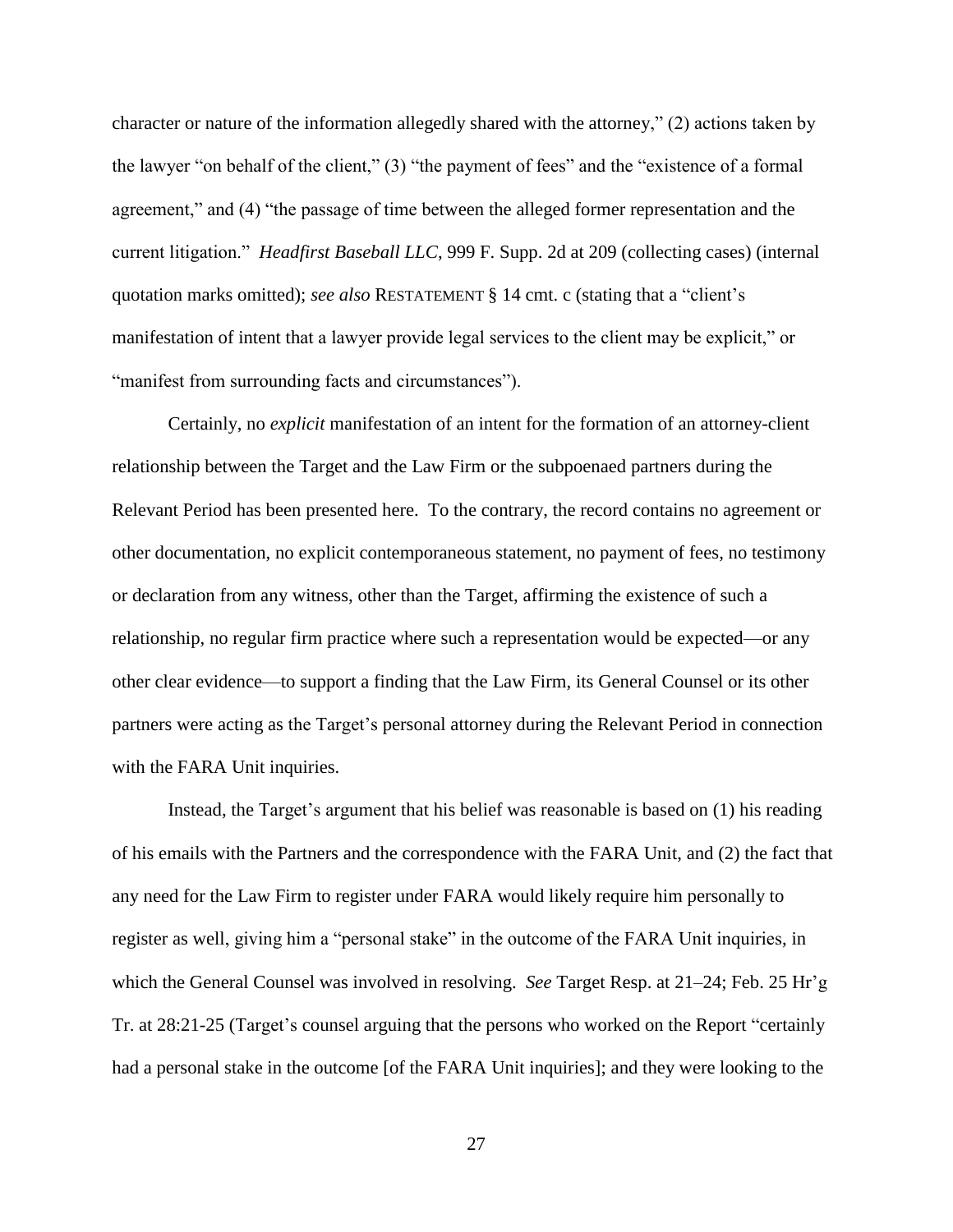firm's lawyers to help represent them, as well as the firm, in resolving that issue in a favorable way."). None of these surrounding circumstances, however, support a finding that his belief was reasonable.

#### **1. Internal Communications and Correspondence with FARA Unit**

The internal communications among the Law Firm partners, including the Target, and correspondence with the FARA Unit are far more consistent with a finding that all the partners were working on behalf of the firm as an entity, not for the Target—or any other firm employee—personally.

First, all letters from the FARA Unit were about the Law Firm's possible need to register pursuant to FARA, without reference to any individuals or firm employees. See, e.g., 1<sup>st</sup> FARA Letter at 1 ("It has come to our attention . . . that *your firm* may be engaged in activities on behalf of the Ministry of Justice of the Government of Ukraine . . . [i]n order that we may determine whether *your organization* is required to register under FARA, please provide . . . a description of the activities *the firm* has engaged in . . . ." (emphasis added)); 2<sup>nd</sup> FARA Letter at 1 ("This will acknowledge receipt of your letter . . . concerning *your firm's* possible obligation to register . . . . We have reviewed the materials, and need additional information to determine whether *your firm* is obligated to register under the Act." (emphasis added)); 3<sup>rd</sup> FARA Letter at 1 ("The Law Firm] must register under FARA as an agent of the Ministry."); 4<sup>th</sup> FARA Letter at 1 ("We [] find based upon the information you brought to our attention that *your firm* has no present obligation to register under FARA." (emphasis added)). Likewise, the responses to the FARA Unit each expressly addressed only the Law Firm's FARA obligations. *See* 1<sup>st</sup> Law Firm Letter at 2 ("[*Name of Law Firm*] work was conditioned on the understanding with the client that the *Firm* would not provide any services that would be covered by [FARA] or would require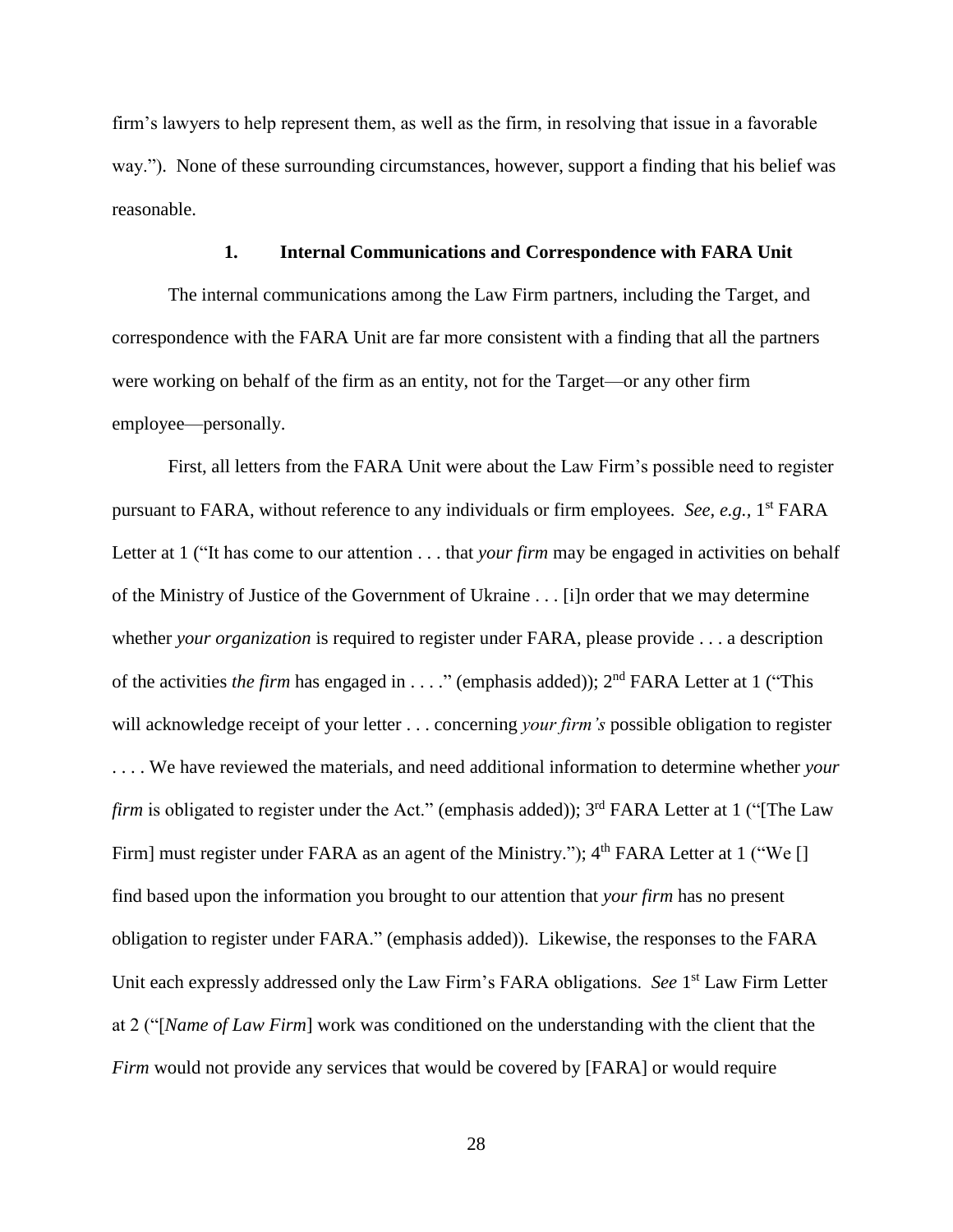registration under FARA." (emphasis added)); 2<sup>nd</sup> Law Firm Letter at 2 ("In addition to giving the report to representatives of the Government of Ukraine, the *law firm* on December 12-13, 2012 provided a copy of the report . . . to [three journalists]." (emphasis added)). The responses were sent over the Target's signature, prompting the FARA Unit to address its last three letters to the Target. The Target's ultimate role as the correspondent with the FARA Unit stems from his role as the primary author of the Report and simply does not support the existence of the privileged relationship claimed by the Target since the Target was responding on behalf of the Law Firm. The substance of the letters focused entirely on whether the *Law Firm's* duties under FARA had been triggered, and the correspondence arises out of the *Law Firm's* need to respond.

Second, with respect to the Law Firm's 2<sup>nd</sup> FARA Letter, the Target "did not appear to intend to seek [Partner 1's] review at all until [the Co-Author] suggested it shortly before [the Target] planned to send the response [to the FARA Unit]," Gov't's Reply at 9; *see also* Law Firm's Resp. at 6; Target's Resp., Ex. 14, Email from Co-Author to Target (May 28, 2013, 4:02 PM) at 1; Target's Decl. ¶ 9. Moreover, despite having the 2<sup>nd</sup> FARA Letter for the months of April and May, during which time the Target and the Co-Author drafted a response, Partner 1 did not even have the 2nd FARA Letter until May 29, 2013, *see* Partner 1's May 28, 2013 Email Requesting 2<sup>nd</sup> FARA Letter, less than one week before the Law Firm submitted its final response to the FARA Unit on June 3, 2013, *see* 2<sup>nd</sup> Law Firm Letter at 1. The Target's lastminute consultation with Partner 1, prompted at another partner's suggestion, about this key correspondence with the FARA Unit underscores that the Target was not in fact relying on Partner 1 to represent him personally. Indeed, given Partner 1's admitted lack of familiarity with the obligations of FARA, *see* Target's Resp., Ex. 6, Email from Partner 1 to Target and Co-Author (Dec. 22, 2012, 2:22 AM), ECF No. 7-6, and limited knowledge about the Target's work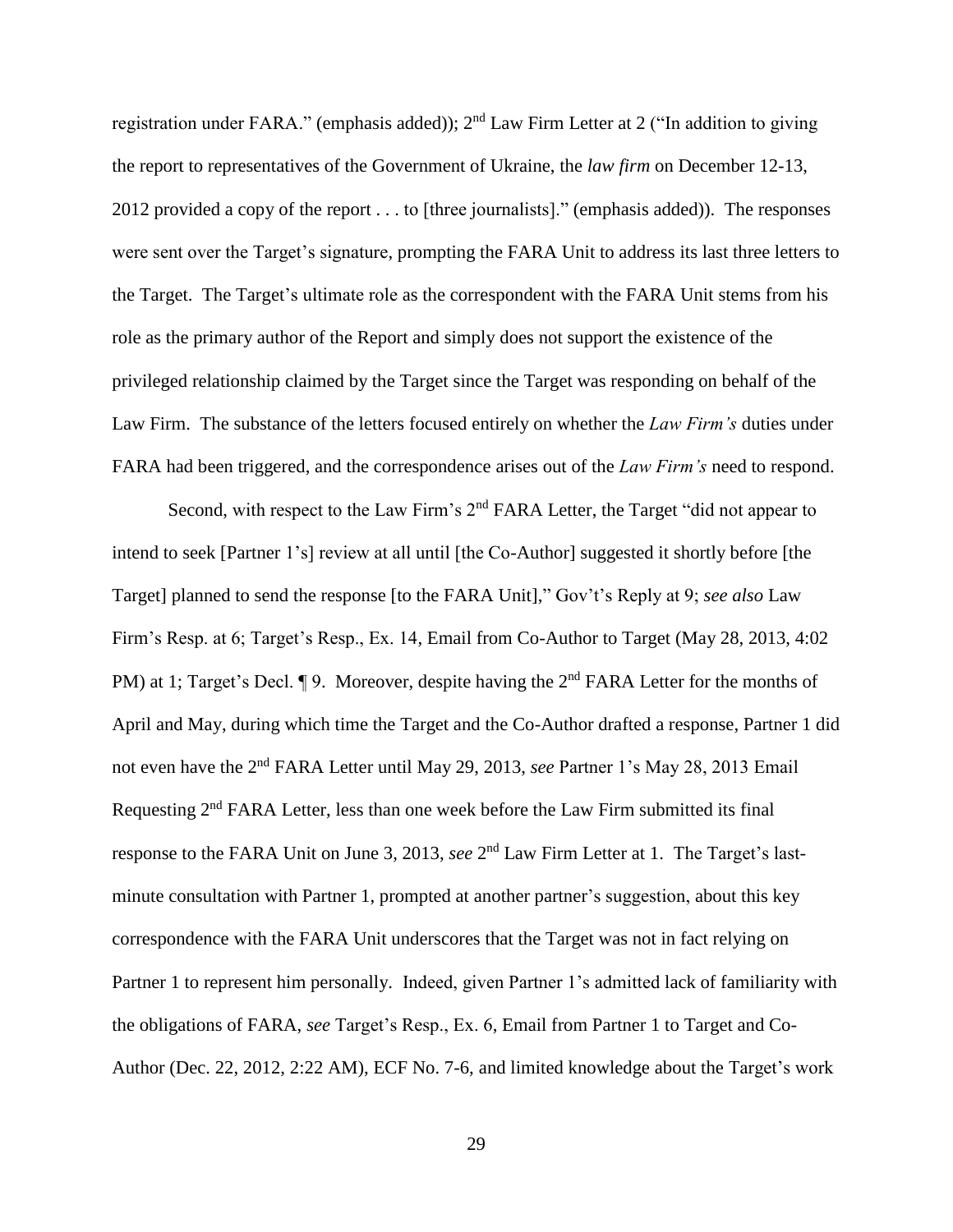on the foreign government engagement, which was the focus of the FARA Unit's inquiries, Partner 1's ability to assist with the response was limited. As to Partner 2, the record is bare as to whether he was consulted either. This lack of consultation with the subpoenaed partners underscores that they were not acting as the Target's personal attorneys, but instead were relying on the Target to help them represent the Law Firm's interests.

Third, upon receipt of the 3<sup>rd</sup> FARA Letter on September 9, 2013, indicating the FARA Unit's conclusion that the Law Firm was required to register, the Target forwarded the letter to Partner 1 and another partner, with the comment that he was reviewing available options to challenge the FARA Unit's determination. Target's Decl. ¶ 11; Target's Decl., Ex. 17 ("DOJ has concluded that we should register under FARA. I am looking at what options are available, if any."). The Target's first reaction, at least, was not to seek these partners' legal counsel either on the Law Firm's behalf or his own, but to analyze the situation himself. The record indicates that Partner 1 responded ten days later, on September 19, 2013, when he asked whether the Target had time to "catch up re: the FARA registration issue." Target's Decl., Ex. 18; Target's Decl. ¶ 11. Partner 1's delayed and minimal response, in combination with the Target's claim that he himself was researching the issue, is more consistent with the conclusion that Partner 1 was not representing the Target in the matter but instead the reliance was the other way around: Partner 1 was relying on the Target to help represent the Law Firm in the face of the FARA Unit's conclusion about the firm's noncompliance with FARA registration requirements.

Fourth, after receiving the 3<sup>rd</sup> FARA Letter, the Target wrote to FARA indicating that Partner 1 would be calling to request a meeting. In his brief letter, "[the Target] did not identify [Partner 1] as his personal attorney," but rather, as a "partner in the New York office of [the Law Firm]" and "the General Counsel for the law firm." Law Firm's Resp. at 7; *see* Target's Decl.,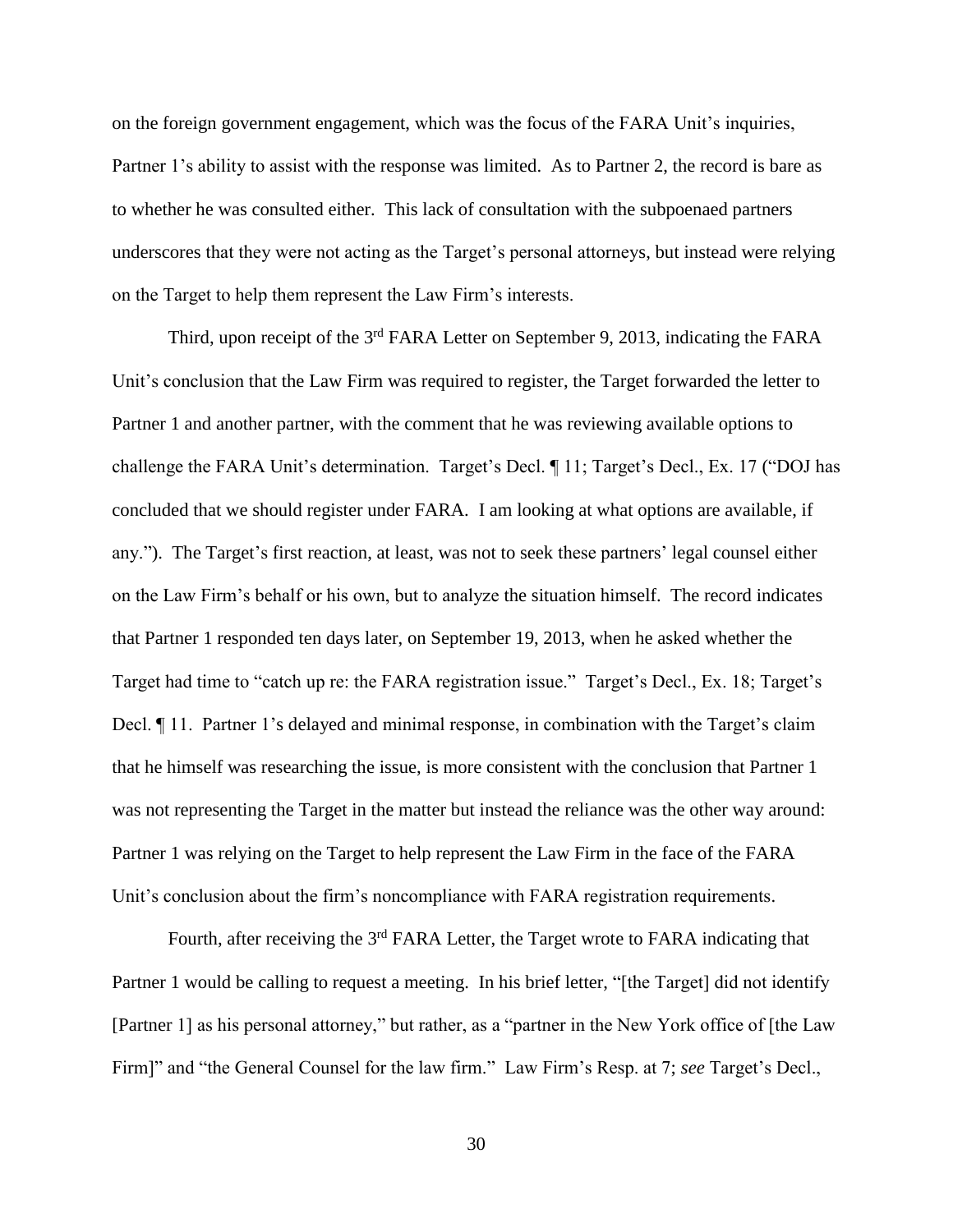Ex. 33. In this response, the Target did not hold Partner 1 out to be his personal attorney but only the firm's attorney.

In sum, the Target's correspondence with the FARA Unit was plainly on behalf of the Law Firm, and his interactions with Partners 1 and 2 during the preparation of those responses evidence no explicit or even implicit reference to the partners' personal representation of the Target or the Target even seeking their legal counsel on his personal behalf.

### **2. A Personal Stake in the Outcome**

The Target acknowledges his understanding that Partner 1, when discussing the appropriate response to the FARA Unit's initial letter to the Law Firm, was "representing the firm," since, on its face, the letter sought "information to determine whether [the Law Firm] was required to register under FARA." Target's Decl. ¶ 7. At the same time, however, the Target avers to his belief that Partner 1 "was representing me personally as well," *id*., since if the firm "was required to register as an agent of Ukraine in connection with the preparation and release of the Tymoshenko Report, then [he] would also be required to register as a foreign agent, along with other firm attorneys," and thus "each had a personal stake in the outcome of the FARA inquiry," *id.*, including possible "criminal penalties," Feb. 25 Hr'g Tr. at 31:12.

As a legal matter, the Target cites no cases supporting the proposition that an employee having a personal stake in the same matter as an organization, makes reasonable the assumption that the organization's counsel has a privileged relationship with the employee. To the contrary, the "default assumption is that the attorney only represents the corporate entity, not the individuals within the corporate sphere, and it is the individuals' burden to dispel that presumption." *In re Grand Jury Subpoena*, 274 F.3d 563, 571 (1st Cir. 2001); *see also RBS Account*, 554 F.3d at 129 (quoting RESTATEMENT § 96 cmt. b for the proposition that "[b]y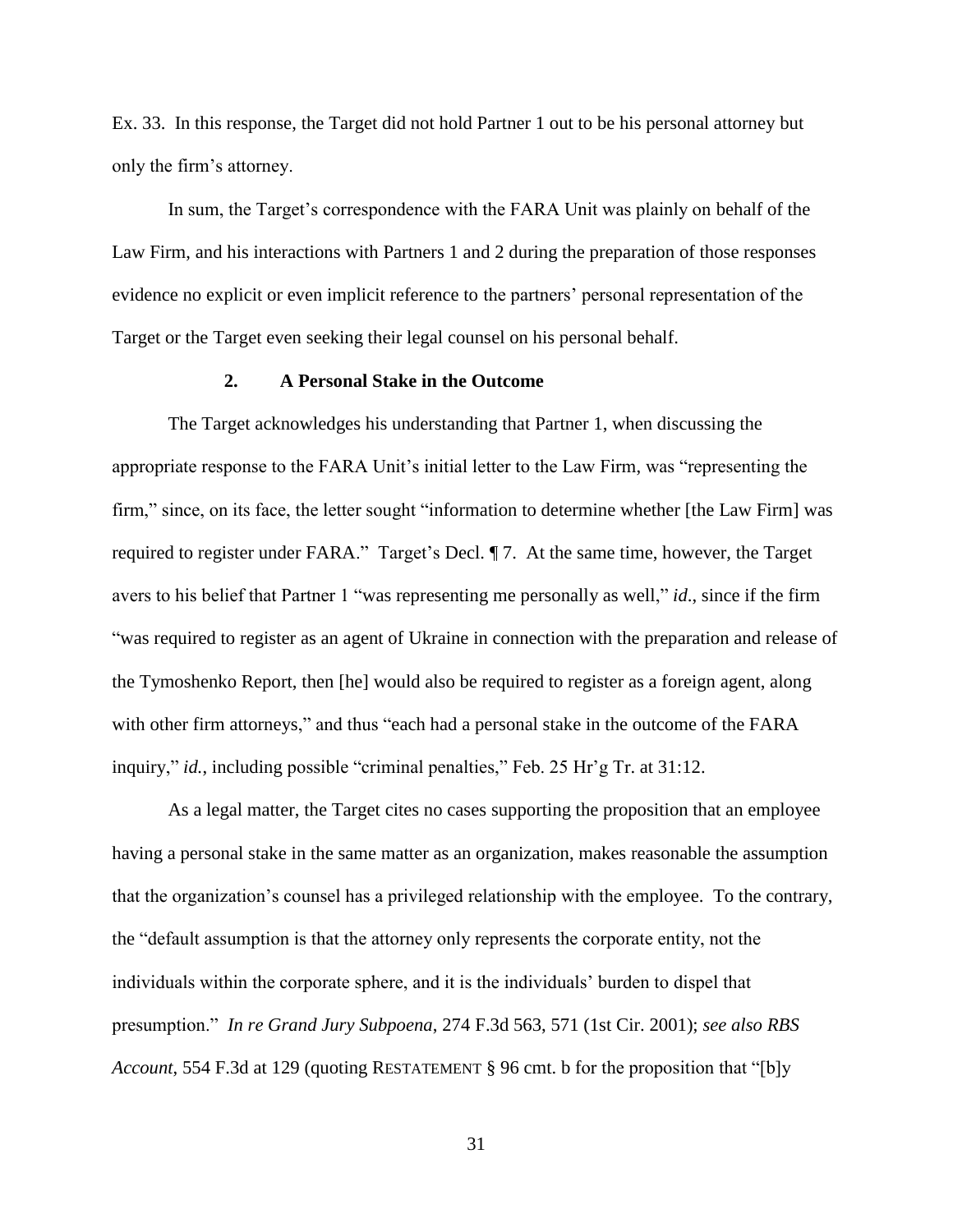representing the organization, a lawyer does not thereby also form a client-lawyer relationship with all or any individuals  $\dots$  who have an ownership or other beneficial interest in it  $\dots$ ." (alterations in original) (internal quotation marks omitted)); D.C. RULES OF PROF'L CONDUCT r. 1.13 (providing that "[a] lawyer employed or retained by an organization represents the organization," and not the organization's "directors, officers, employees, members, shareholders, or other constituents"); D.C. RULES OF PROF'L CONDUCT r. 1.7 cmt. 21 (stating that "[o]rdinarily [the] client's affiliates (parents and subsidiaries), other stockholders and owners, partners, members, etc., are not considered to be clients of the lawyer."); *In re Grand Jury Proceedings*, 156 F.3d 1038, 1041 (10th Cir. 1998) (explaining corporate employees "must demonstrate that when they approached [counsel] they made it clear that they were seeking legal advice in their individual rather than in their representative capacities" (internal quotation marks omitted) (quoting *In re Bevill, Bresler & Schulman Asset Mgmt. Corp.*, 805 F.2d 120, 123 (3d Cir. 1986), and *United States v. Int'l Bhd. of Teamsters*, 119 F.3d 210, 215 (2d Cir. 1997)). "This makes perfect sense because an employee has a duty to assist his employer's counsel in the investigation and defense of matters pertaining to the employer's business." *In re Grand Jury Subpoena*, 274 F.3d at 571.

Despite the default rule that the General Counsel represents the entity and not individuals within the entity, the Target twists the absence of an *Upjohn* warning to the Target as evidence that the subpoenaed partners intended to represent him personally. *See* Target's Resp. at 25–26. This argument mischaracterizes the purposes of an *Upjohn* warning and the circumstances in which an *Upjohn* warning is needed.

An *Upjohn* warning is typically given to an organization's employees at the beginning of an internal investigation or dispute to make clear that corporate counsel is not the personal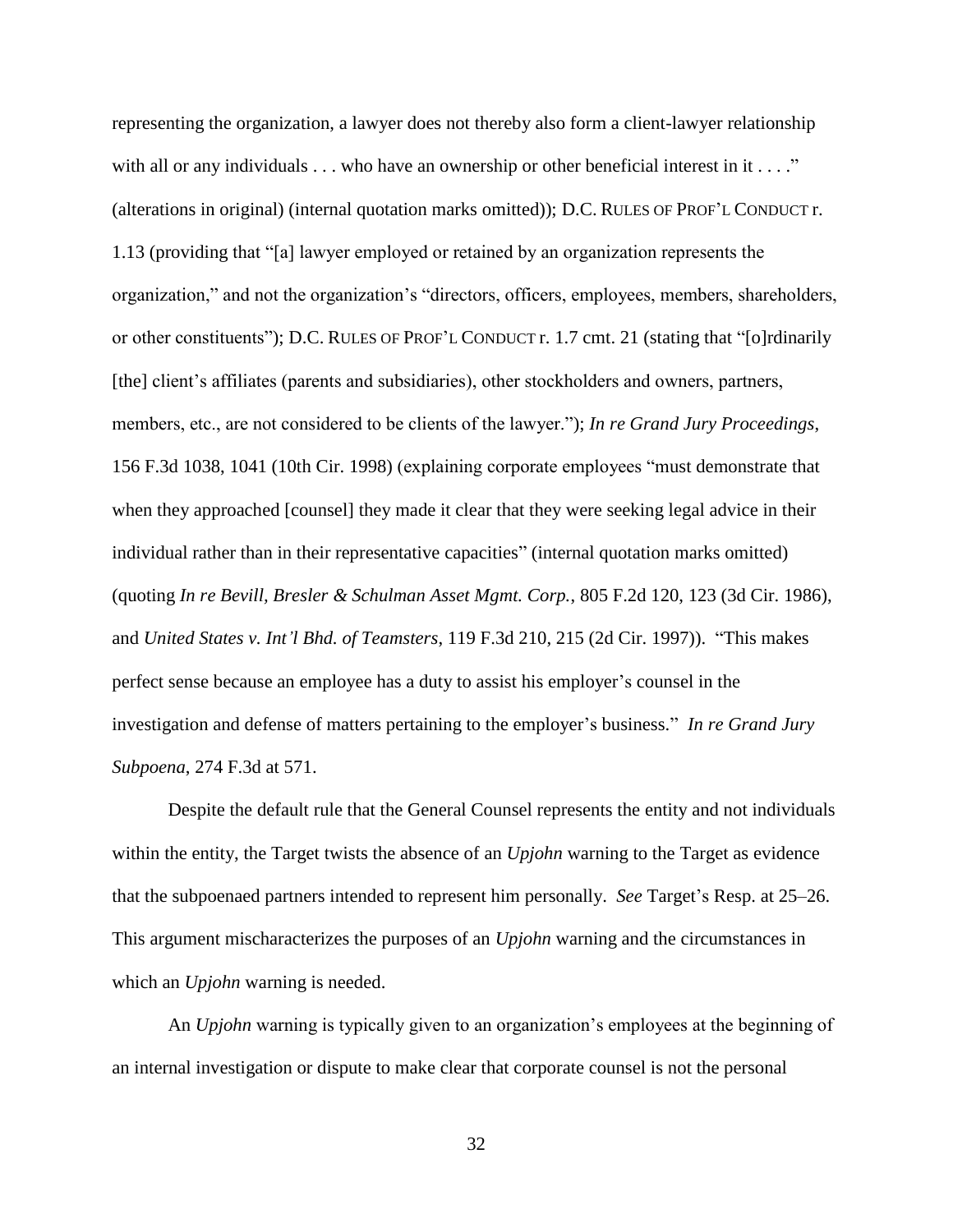counsel of the employees. *See Upjohn Co.*, 449 U.S. at 397. As the government correctly points out, the Law Firm had no reason to suspect that the firm's interests and the Target's interests diverged during the Relevant Period, which would trigger the need for an *Upjohn* warning. *See* Gov't's Mot. at 18; *see also* D.C. RULES OF PROF'L CONDUCT r. 1.13 cmt. 9 ("There are times when the organization's interest may be or become adverse to those of one or more of its constituents. In such circumstances the lawyer should advise any constituent whose interest the lawyer finds adverse to that of the organization, of the conflict or potential conflict of interest, that the lawyer cannot represent such constituent, and that such person may wish to obtain independent representation.").

Even if the Law Firm and the Target's interests had diverged in 2013, the Target, himself a sophisticated attorney, would have no need of an *Upjohn* warning to know that the firm's General Counsel was not his personal attorney and such an assumption would not have been reasonable for an attorney in the Target's position. *See* D.C. RULES OF PROF'L CONDUCT r. 1.13 (providing that "[a] lawyer employed or retained by an organization represents the organization," and not the organization's "directors, officers, employees, members, shareholders, or other constituents"); *RBS Account*, 554 F.3d at 129 (quoting D.C. RULES OF PROF'L CONDUCT r. 1.13 cmts. 1–2, for the proposition "that although an organization can act only through its constituents, 'that does not mean . . . that constituents of an organizational client are the clients of the lawyer'"); *id.* (quoting RESTATEMENT § 96 cmt. b to note that "[b]y representing the organization, a lawyer does not thereby also form a client-lawyer relationship with all or any individuals . . . who have an ownership or other beneficial interest in it . . . ." (alterations in original) (internal quotation marks omitted)). Thus, the absence of an *Upjohn* warning from the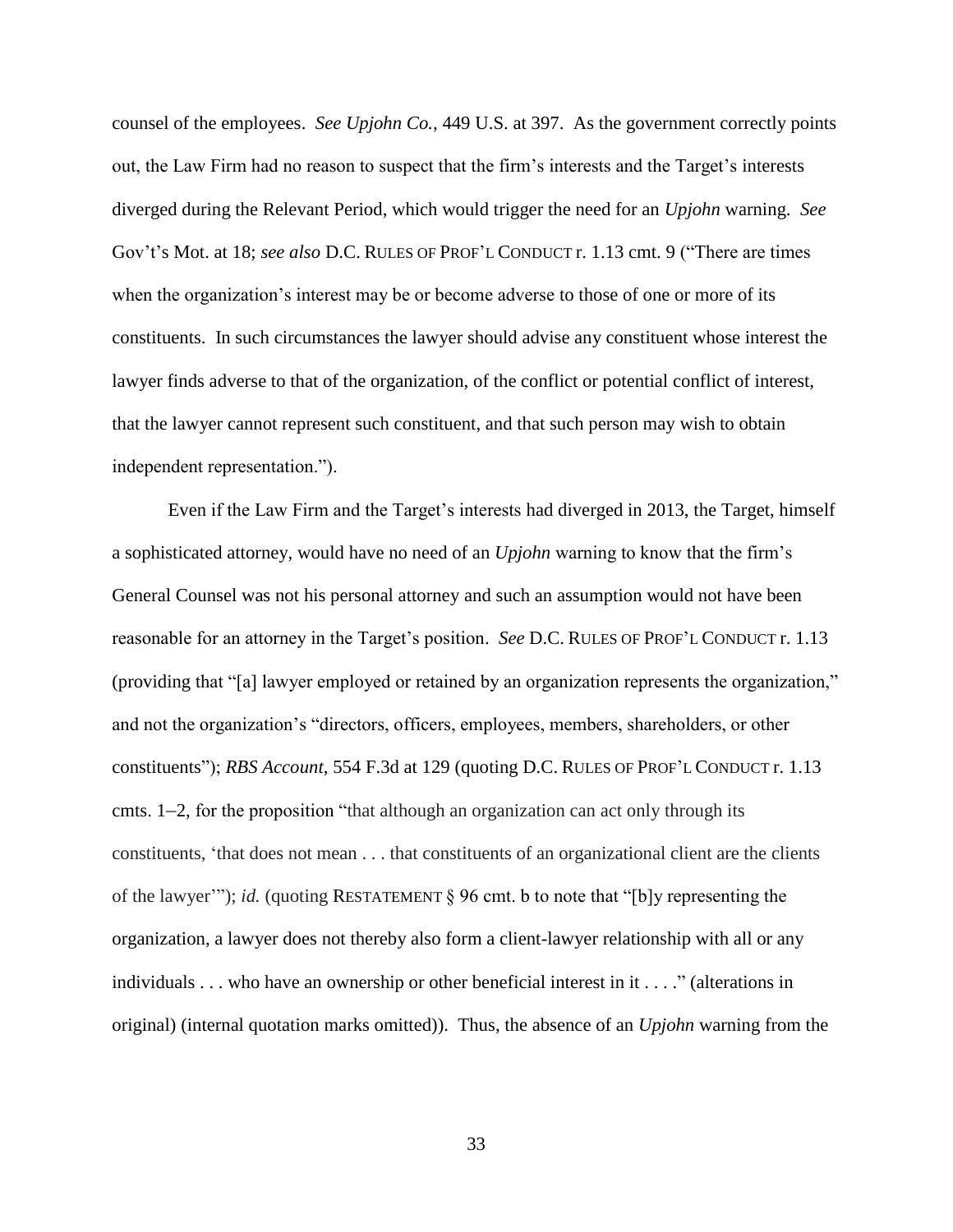Law Firm's General Counsel, in these circumstances, does not indicate that the Law Firm intended to form an individual attorney-client relationship with the Target.

#### **3. Additional Considerations**

Additional circumstances surrounding the claimed privileged relationship demonstrate that none existed during the Relevant Period. For example, the Target contends that the Law Firm's representation of the Target happened as "a continuum," Feb. 25 Hr'g Tr. at 22:25, "starting in 2013, continuing throughout several iterations of different processes that were all raising questions about the very same thing, the Tymoshenko report, the funding for the report, and the media contacts that he had about the report, all of those things . . . into 2017," *id*. at 22:20–23:6. This expansive understanding of the period of representation simply is not reflected in the only contemporaneous record formally acknowledging the representation that indisputably existed. Specifically, the March 5, 2018 Termination of Representation Letter "memorializential" the terms of [the Target's] prior engagement of [the Law Firm]" makes no mention of any representation predating October 2017. *See* Termination of Representation Letter at 1. If the alleged privileged relationship in connection with the same matters had begun prior to October 2017, the Target would, should and could have referenced any earlier period where the privilege attached to preserve his secrets and confidences, but the Termination of Representation Letter makes no reference to any period before October 2017.

Courts have also considered "the passage of time between the alleged former representation and the current litigation," *Headfirst Baseball LLC*, 999 F. Supp. 2d at 209, to determine whether the purported client's belief in an attorney-client relationship was reasonable. As the government, Law Firm, and subpoena recipients note, the Target has raised an argument that the subpoenaed partners were his personal attorneys during the Relevant Period for the first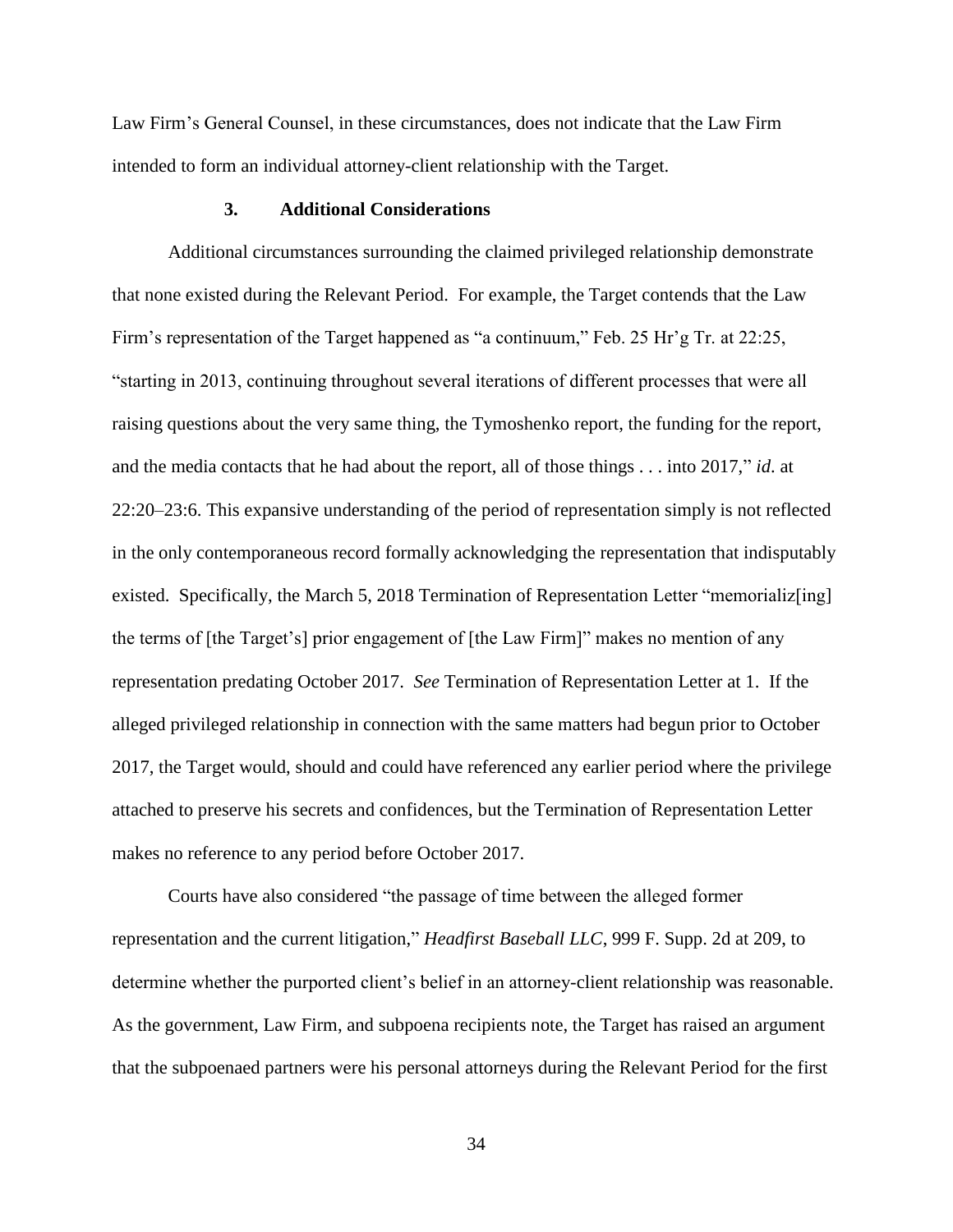time at the "eleventh hour," just as the government sought the subpoenaed partners' testimony. *See* Gov't's Mot. at 15; Feb. 27 Hr'g Tr. at 28:5-8 ("[F]or the first time, roughly [three to four] weeks ago, we [the Law Firm and subpoena recipients] heard all of a sudden that there was an attorney-client relationship in 2013" but "[t]hat had never been anyone's position."). Significantly, the Target can point to no earlier, let alone contemporaneous, statement evidencing even his own subjective belief of the attorney-client relationship. Even crediting the Target's sworn declaration as a genuine statement of his subjective belief, from an objective point of view, asserting an attorney-client relationship for the first time six years after the purported representation occurred is far more consistent with a legal argument that was manufactured after the fact than with a reasonable belief based on the circumstances as they existed at the time.

### **III. CONCLUSION**

The Target has failed to show that, on the record presented to the Court, his subjective belief was reasonable that an attorney-client relationship had formed between himself and his former law firm and its partners between December 2012 and January 2014, when the Law Firm responded to FARA Unit inquiries about the Law Firm obligation compliance with FARA registration requirements. Ultimately, the Target's assertion of an attorney-client privilege for this time period is without foundation, and the Target has failed to sustain his burden of showing that an attorney-client relationship existed between the Target and the Law Firm and its partners.

Accordingly, as already ordered, the government's motion is granted in so far as this motion seeks a finding that the Target did not have an attorney-client relationship with the subpoenaed partners during the Relevant Period in connection with inquiries from the FARA Unit. *See* Minute Order (Feb. 27, 2019). In addition, the government, the Target and the Law Firm are directed to confer, within 30 days of the return of an indictment against the Target,